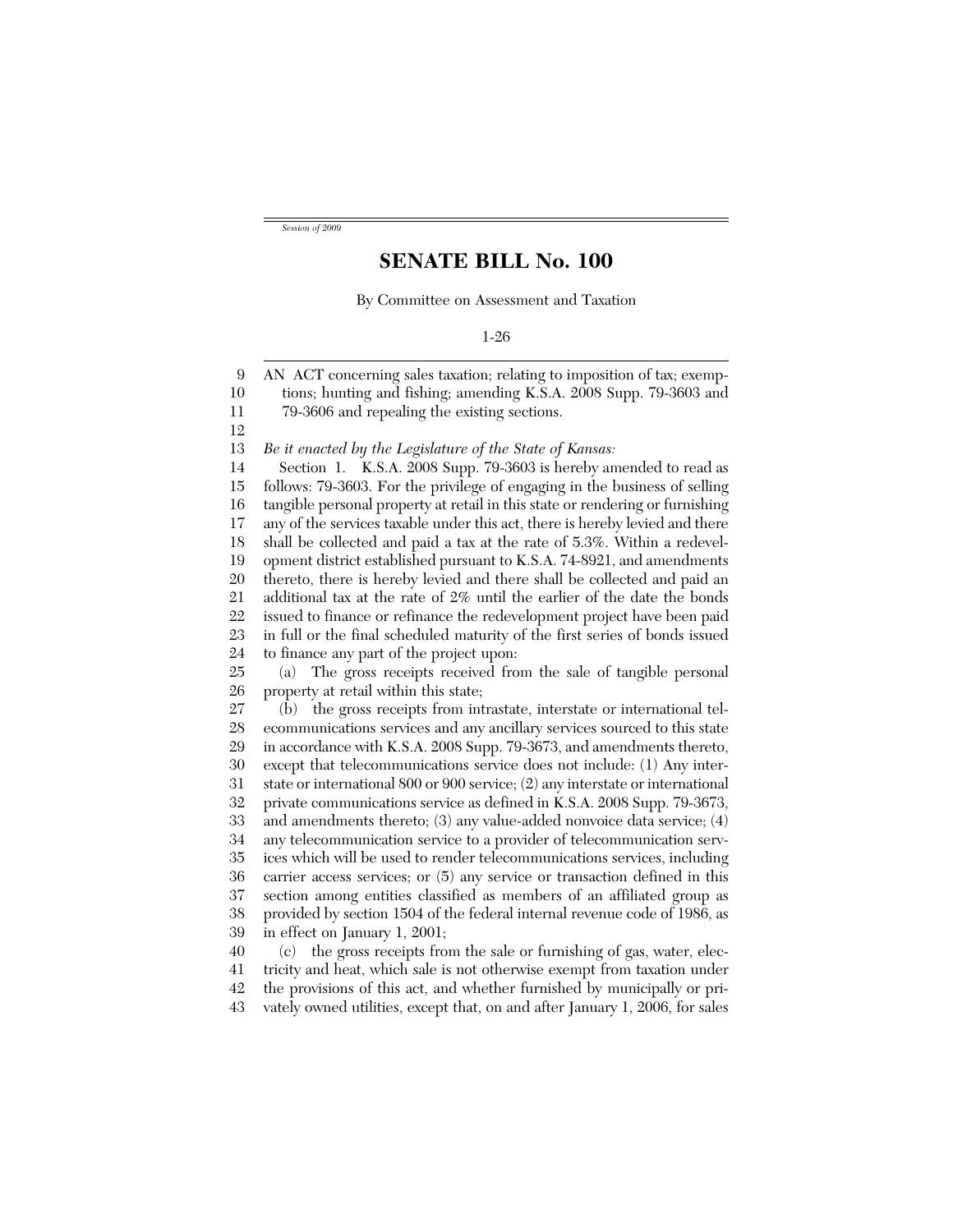1 2 3 4 5 6 7 8 9 10 11 of gas, electricity and heat delivered through mains, lines or pipes to residential premises for noncommercial use by the occupant of such premises, and for agricultural use and also, for such use, all sales of propane gas, the state rate shall be 0%; and for all sales of propane gas, LP gas, coal, wood and other fuel sources for the production of heat or lighting for noncommercial use of an occupant of residential premises, the state rate shall be 0%, but such tax shall not be levied and collected upon the gross receipts from: (1) The sale of a rural water district benefit unit; (2) a water system impact fee, system enhancement fee or similar fee collected by a water supplier as a condition for establishing service; or (3) connection or reconnection fees collected by a water supplier;

12 13 14 15 (d) the gross receipts from the sale of meals or drinks furnished at any private club, drinking establishment, catered event, restaurant, eating house, dining car, hotel, drugstore or other place where meals or drinks are regularly sold to the public;

16 17 18 19 20 (e) the gross receipts from the sale of admissions to any place providing amusement, entertainment or recreation services including admissions to state, county, district and local fairs, but such tax shall not be levied and collected upon the gross receipts received from sales of admissions to any cultural and historical event which occurs triennially;

21 22 23 24 (f) the gross receipts from the operation of any coin-operated device dispensing or providing tangible personal property, amusement or other services except laundry services, whether automatic or manually operated;

25 26 27 28 29 30 (g) the gross receipts from the service of renting of rooms by hotels, as defined by K.S.A. 36-501 and amendments thereto, or by accommodation brokers, as defined by K.S.A. 12-1692, and amendments thereto but such tax shall not be levied and collected upon the gross receipts received from sales of such service to the federal government and any agency, officer or employee thereof in association with the performance of official government duties;

31 32 33 34 35 36 37 38 39 40 41 (h) the gross receipts from the service of renting or leasing of tangible personal property except such tax shall not apply to the renting or leasing of machinery, equipment or other personal property owned by a city and purchased from the proceeds of industrial revenue bonds issued prior to July 1, 1973, in accordance with the provisions of K.S.A. 12-1740 through 12-1749, and amendments thereto, and any city or lessee renting or leasing such machinery, equipment or other personal property purchased with the proceeds of such bonds who shall have paid a tax under the provisions of this section upon sales made prior to July 1, 1973, shall be entitled to a refund from the sales tax refund fund of all taxes paid thereon;

42 43 (i) the gross receipts from the rendering of dry cleaning, pressing, dyeing and laundry services except laundry services rendered through a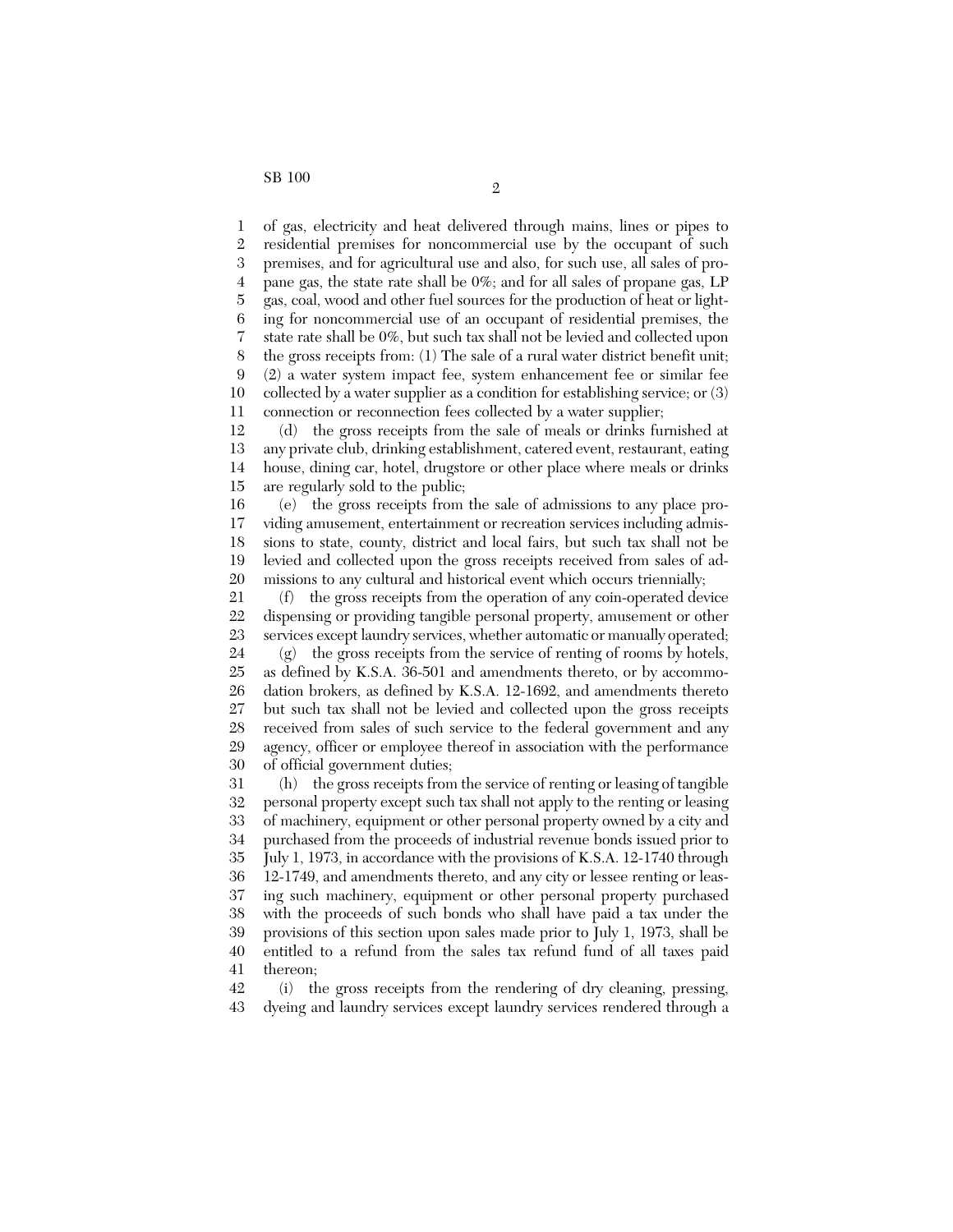1 coin-operated device whether automatic or manually operated;

2 3 (j) the gross receipts from the rendering of the services of washing and washing and waxing of vehicles;

4 5 (k) the gross receipts from cable, community antennae and other subscriber radio and television services;

6 7 8 9 10 (l) (1) except as otherwise provided by paragraph (2), the gross receipts received from the sales of tangible personal property to all contractors, subcontractors or repairmen for use by them in erecting structures, or building on, or otherwise improving, altering, or repairing real or personal property.

11 12 13 14 15 16 17 (2) Any such contractor, subcontractor or repairman who maintains an inventory of such property both for sale at retail and for use by them for the purposes described by paragraph (1) shall be deemed a retailer with respect to purchases for and sales from such inventory, except that the gross receipts received from any such sale, other than a sale at retail, shall be equal to the total purchase price paid for such property and the tax imposed thereon shall be paid by the deemed retailer;

18 19 20 21 22 23 24 25 26 27 28 29 30 31 32 33 (m) the gross receipts received from fees and charges by public and private clubs, drinking establishments, organizations and businesses for participation in sports, games and other recreational activities, but such tax shall not be levied and collected upon the gross receipts received from: (1) Fees and charges by any political subdivision, by any organization exempt from property taxation pursuant to paragraph *Ninth* of K.S.A. 79- 201, and amendments thereto, or by any youth recreation organization exclusively providing services to persons 18 years of age or younger which is exempt from federal income taxation pursuant to section  $501(c)(3)$  of the federal internal revenue code of 1986, for participation in sports, games and other recreational activities; and (2) entry fees and charges for participation in a special event or tournament sanctioned by a national sporting association to which spectators are charged an admission which is taxable pursuant to subsection (e); *and (3) fees and charges for participating in guided and non-guided hunts and fishing expeditions and excursions and hunting or fishing leases;*

34 35 36 37 38 39 40 41 42 43 (n) the gross receipts received from dues charged by public and private clubs, drinking establishments, organizations and businesses, payment of which entitles a member to the use of facilities for recreation or entertainment, but such tax shall not be levied and collected upon the gross receipts received from: (1) Dues charged by any organization exempt from property taxation pursuant to paragraphs *Eighth* and *Ninth* of K.S.A. 79-201, and amendments thereto; and (2) sales of memberships in a nonprofit organization which is exempt from federal income taxation pursuant to section 501 (c)(3) of the federal internal revenue code of 1986, and whose purpose is to support the operation of a nonprofit zoo;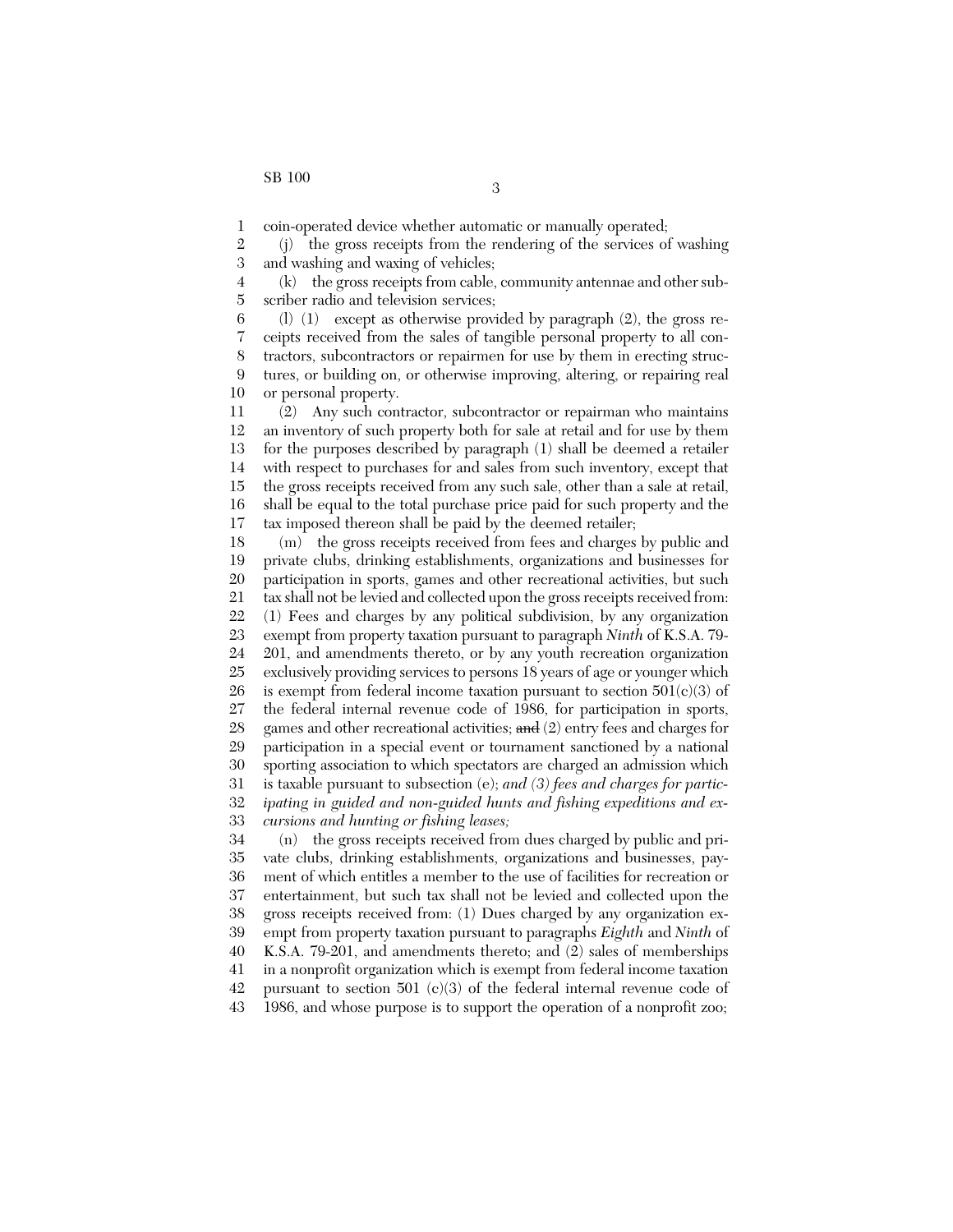1 2 3 4 5 6 7 8 9 10 11 12 13 14 15 16 17 18 19 20 21 22 23 24 25 26 27 28 29 30 31 32 33 34 35 36 37 (o) the gross receipts received from the isolated or occasional sale of motor vehicles or trailers but not including: (1) The transfer of motor vehicles or trailers by a person to a corporation or limited liability company solely in exchange for stock securities or membership interest in such corporation or limited liability company; or (2) the transfer of motor vehicles or trailers by one corporation or limited liability company to another when all of the assets of such corporation or limited liability company are transferred to such other corporation or limited liability company; or (3) the sale of motor vehicles or trailers which are subject to taxation pursuant to the provisions of K.S.A. 79-5101 et seq., and amendments thereto, by an immediate family member to another immediate family member. For the purposes of clause (3), immediate family member means lineal ascendants or descendants, and their spouses. Any amount of sales tax paid pursuant to the Kansas retailers sales tax act on the isolated or occasional sale of motor vehicles or trailers on and after July 1, 2004, which the base for computing the tax was the value pursuant to subsections (a),  $(b)(1)$  and  $(b)(2)$  of K.S.A. 79-5105, and amendments thereto, when such amount was higher than the amount of sales tax which would have been paid under the law as it existed on June 30, 2004, shall be refunded to the taxpayer pursuant to the procedure prescribed by this section. Such refund shall be in an amount equal to the difference between the amount of sales tax paid by the taxpayer and the amount of sales tax which would have been paid by the taxpayer under the law as it existed on June 30, 2004. Each claim for a sales tax refund shall be verified and submitted not later than six months from the effective date of this act to the director of taxation upon forms furnished by the director and shall be accompanied by any additional documentation required by the director. The director shall review each claim and shall refund that amount of tax paid as provided by this act. All such refunds shall be paid from the sales tax refund fund, upon warrants of the director of accounts and reports pursuant to vouchers approved by the director of taxation or the director's designee. No refund for an amount less than \$10 shall be paid pursuant to this act. In determining the base for computing the tax on such isolated or occasional sale, the fair market value of any motor vehicle or trailer traded in by the purchaser to the seller may be deducted from the selling price;

38 39 40 41 42 43 (p) the gross receipts received for the service of installing or applying tangible personal property which when installed or applied is not being held for sale in the regular course of business, and whether or not such tangible personal property when installed or applied remains tangible personal property or becomes a part of real estate, except that no tax shall be imposed upon the service of installing or applying tangible personal property in connection with the original construction of a building or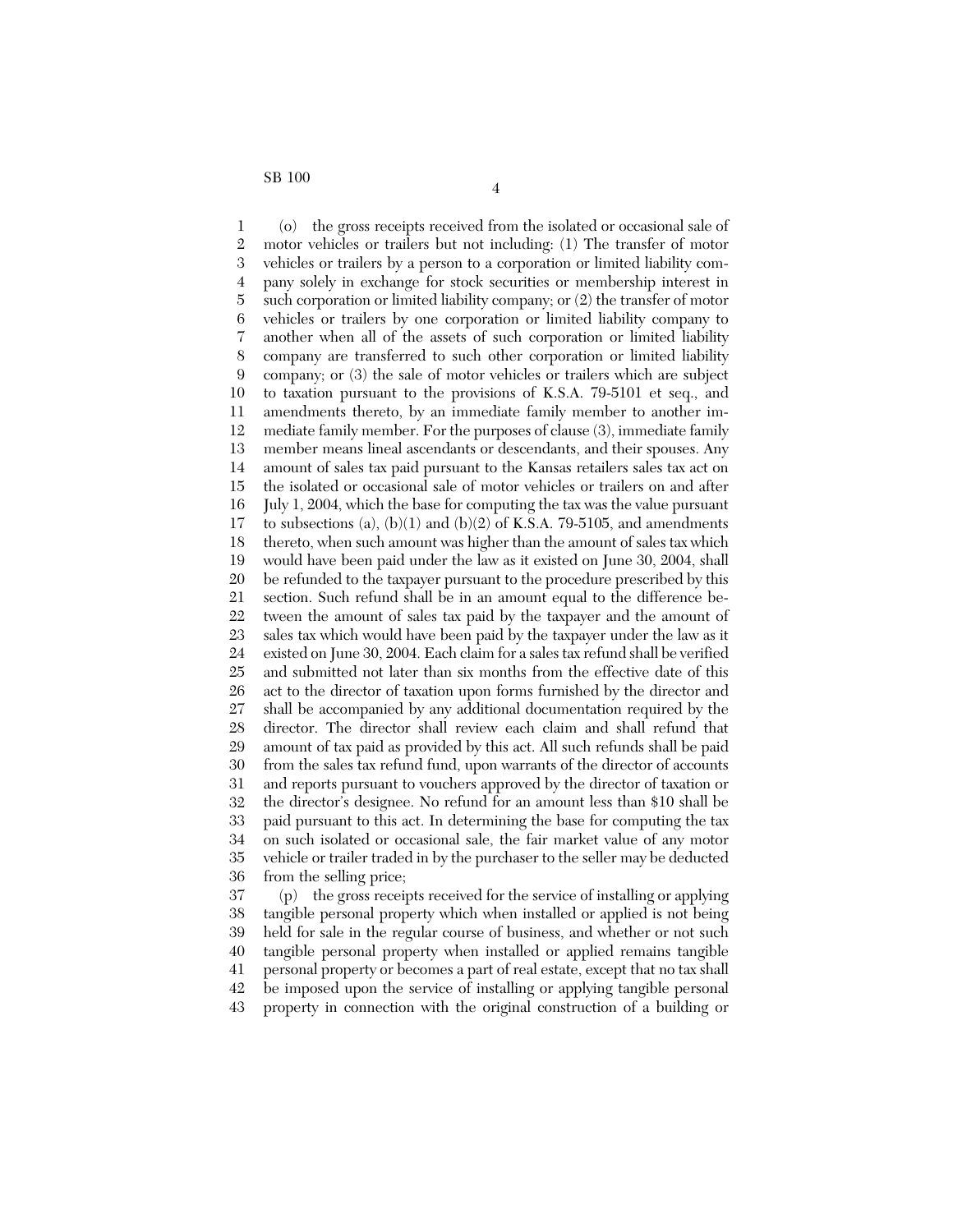4

1 facility, the original construction, reconstruction, restoration, remodeling,

2 renovation, repair or replacement of a residence or the construction, re-

3 construction, restoration, replacement or repair of a bridge or highway.

For the purposes of this subsection:

5 6 7 8 9 10 11 12 13 14 (1) ''Original construction'' shall mean the first or initial construction of a new building or facility. The term ''original construction'' shall include the addition of an entire room or floor to any existing building or facility, the completion of any unfinished portion of any existing building or facility and the restoration, reconstruction or replacement of a building, facility or utility structure damaged or destroyed by fire, flood, tornado, lightning, explosion, windstorm, ice loading and attendant winds, terrorism or earthquake, but such term, except with regard to a residence, shall not include replacement, remodeling, restoration, renovation or reconstruction under any other circumstances;

15 16 17 18 (2) ''building'' shall mean only those enclosures within which individuals customarily are employed, or which are customarily used to house machinery, equipment or other property, and including the land improvements immediately surrounding such building;

19 20 21 22 23 24 (3) ''facility'' shall mean a mill, plant, refinery, oil or gas well, water well, feedlot or any conveyance, transmission or distribution line of any cooperative, nonprofit, membership corporation organized under or subject to the provisions of K.S.A. 17-4601 et seq., and amendments thereto, or municipal or quasi-municipal corporation, including the land improvements immediately surrounding such facility;

25 26 (4) ''residence'' shall mean only those enclosures within which individuals customarily live;

27 28 29 30 (5) ''utility structure'' shall mean transmission and distribution lines owned by an independent transmission company or cooperative, the Kansas electric transmission authority or natural gas or electric public utility; and

31 32 33 (6) ''windstorm'' shall mean straight line winds of at least 80 miles per hour as determined by a recognized meteorological reporting agency or organization;

34 35 36 37 38 39 40 41 (q) the gross receipts received for the service of repairing, servicing, altering or maintaining tangible personal property which when such services are rendered is not being held for sale in the regular course of business, and whether or not any tangible personal property is transferred in connection therewith. The tax imposed by this subsection shall be applicable to the services of repairing, servicing, altering or maintaining an item of tangible personal property which has been and is fastened to, connected with or built into real property;

42 43 (r) the gross receipts from fees or charges made under service or maintenance agreement contracts for services, charges for the providing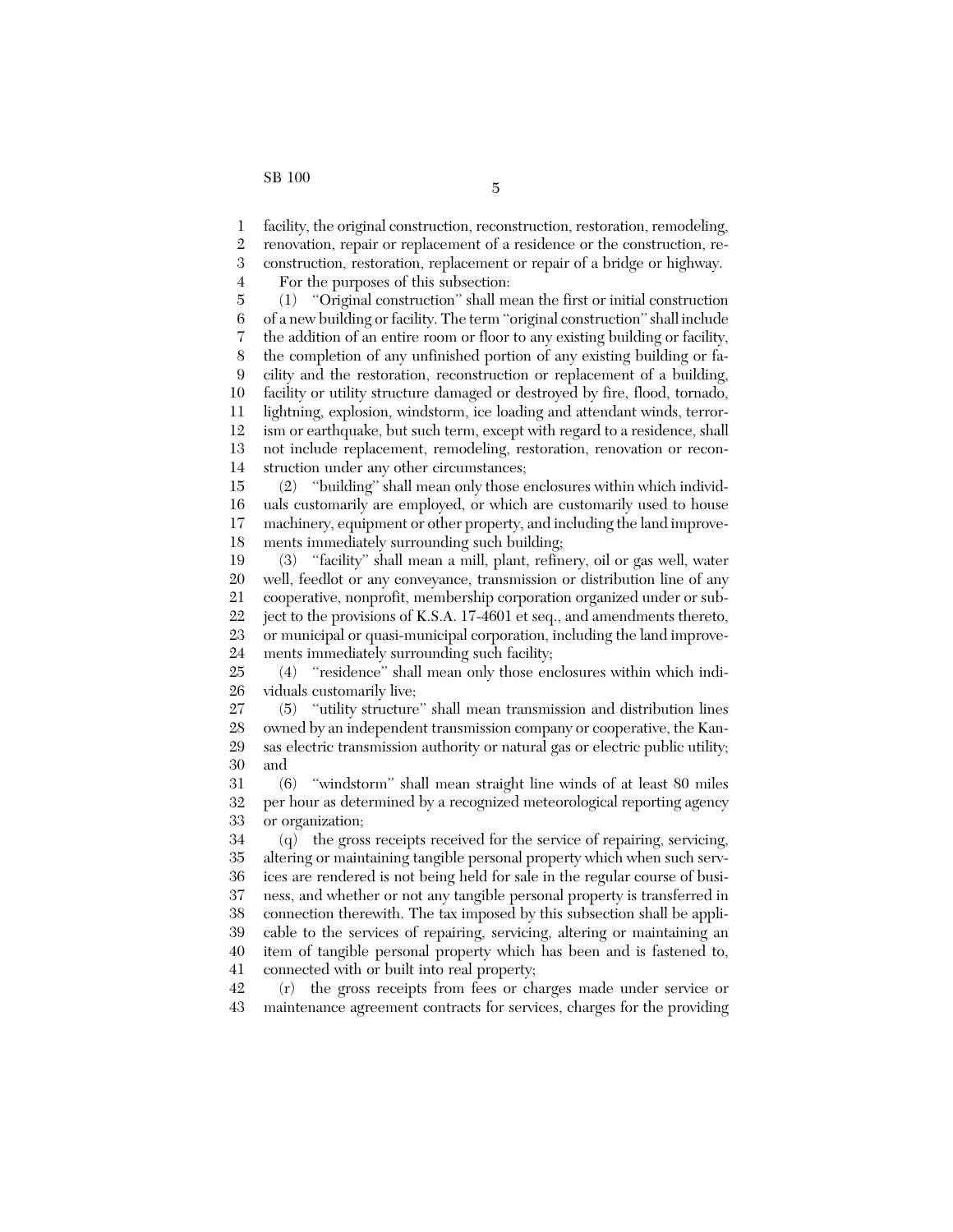8

1 of which are taxable under the provisions of subsection (p) or (q);

2 3 4 5 6 7 (s) on and after January 1, 2005, the gross receipts received from the sale of prewritten computer software and the sale of the services of modifying, altering, updating or maintaining prewritten computer software, whether the prewritten computer software is installed or delivered electronically by tangible storage media physically transferred to the purchaser or by load and leave;

(t) the gross receipts received for telephone answering services;

9 10 11 (u) the gross receipts received from the sale of prepaid calling service and prepaid wireless calling service as defined in K.S.A. 2008 Supp. 79- 3673, and amendments thereto; and

12 13 14 15 16 17 18 19 (v) the gross receipts received from the sales of bingo cards, bingo faces and instant bingo tickets by licensees under K.S.A. 79-4701, et seq., and amendments thereto, shall be taxed at a rate of: (1) 4.9% on July 1, 2000, and before July 1, 2001; and (2) 2.5% on July 1, 2001, and before July 1, 2002. From and after July 1, 2002, all sales of bingo cards, bingo faces and instant bingo tickets by licensees under K.S.A. 79-4701 et seq., and amendments thereto, shall be exempt from taxes imposed pursuant to this section.

20 21 22 Sec. 2. K.S.A. 2008 Supp. 79-3606 is hereby amended to read as follows: 79-3606. The following shall be exempt from the tax imposed by this act:

23 24 25 26 27 28 29 30 31 32 33 34 35 (a) All sales of motor-vehicle fuel or other articles upon which a sales or excise tax has been paid, not subject to refund, under the laws of this state except cigarettes as defined by K.S.A. 79-3301 and amendments thereto, cereal malt beverages and malt products as defined by K.S.A. 79- 3817 and amendments thereto, including wort, liquid malt, malt syrup and malt extract, which is not subject to taxation under the provisions of K.S.A. 79-41a02 and amendments thereto, motor vehicles taxed pursuant to K.S.A. 79-5117, and amendments thereto, tires taxed pursuant to K.S.A. 65-3424d, and amendments thereto, drycleaning and laundry services taxed pursuant to K.S.A. 65-34,150, and amendments thereto, and gross receipts from regulated sports contests taxed pursuant to the Kansas professional regulated sports act, and amendments thereto; (b) all sales of tangible personal property or service, including the

36 37 38 39 40 41 42 43 renting and leasing of tangible personal property, purchased directly by the state of Kansas, a political subdivision thereof, other than a school or educational institution, or purchased by a public or private nonprofit hospital or public hospital authority or nonprofit blood, tissue or organ bank and used exclusively for state, political subdivision, hospital or public hospital authority or nonprofit blood, tissue or organ bank purposes, except when: (1) Such state, hospital or public hospital authority is engaged or proposes to engage in any business specifically taxable under the provi-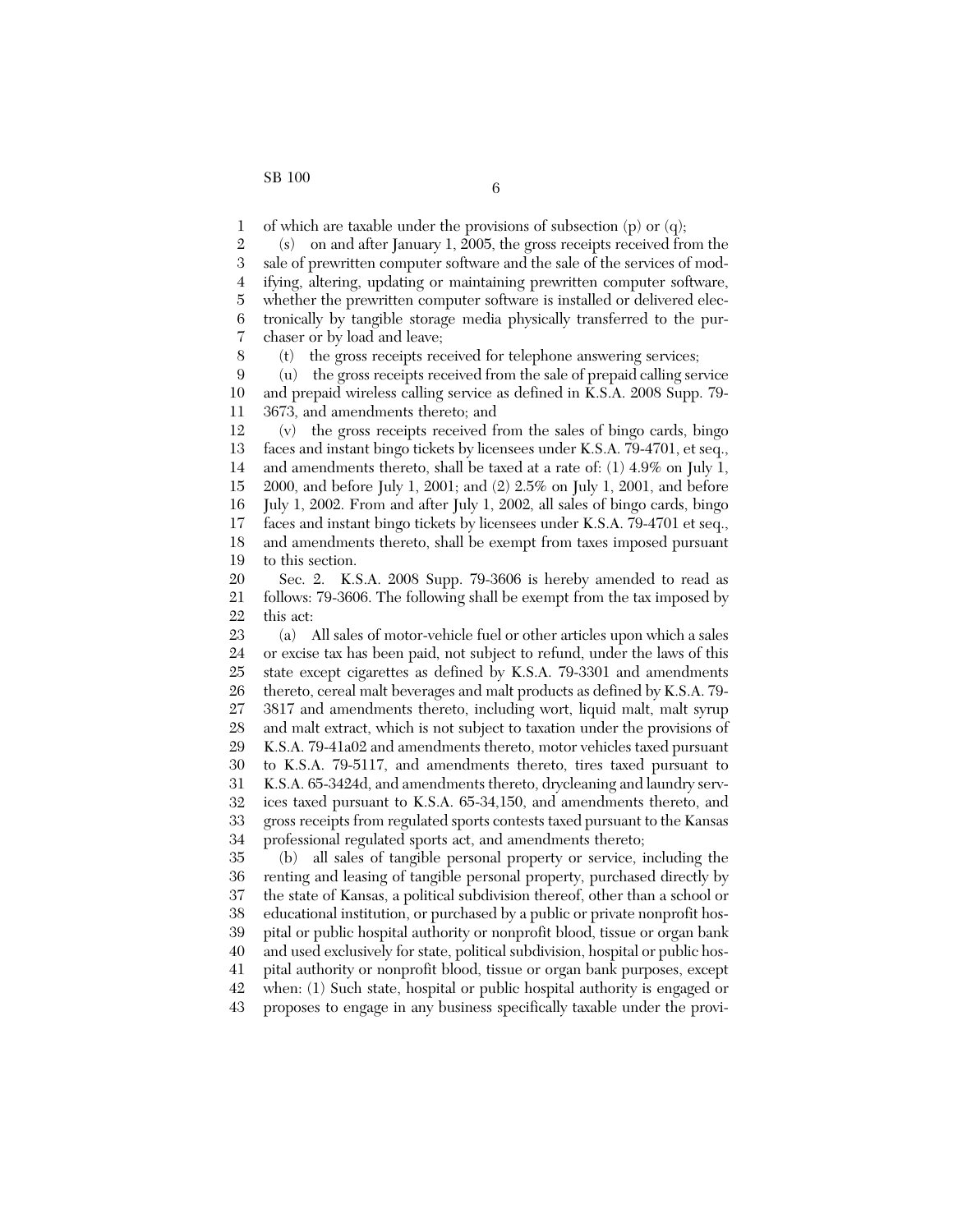1 2 3 4 5 sions of this act and such items of tangible personal property or service are used or proposed to be used in such business, or (2) such political subdivision is engaged or proposes to engage in the business of furnishing gas, electricity or heat to others and such items of personal property or service are used or proposed to be used in such business;

6 7 8 9 10 11 12 13 14 (c) all sales of tangible personal property or services, including the renting and leasing of tangible personal property, purchased directly by a public or private elementary or secondary school or public or private nonprofit educational institution and used primarily by such school or institution for nonsectarian programs and activities provided or sponsored by such school or institution or in the erection, repair or enlargement of buildings to be used for such purposes. The exemption herein provided shall not apply to erection, construction, repair, enlargement or equipment of buildings used primarily for human habitation;

15 16 17 18 19 20 21 22 23 24 25 26 27 28 29 30 31 32 33 34 35 36 37 38 39 40 41 42 43 (d) all sales of tangible personal property or services purchased by a contractor for the purpose of constructing, equipping, reconstructing, maintaining, repairing, enlarging, furnishing or remodeling facilities for any public or private nonprofit hospital or public hospital authority, public or private elementary or secondary school, a public or private nonprofit educational institution, state correctional institution including a privately constructed correctional institution contracted for state use and ownership, which would be exempt from taxation under the provisions of this act if purchased directly by such hospital or public hospital authority, school, educational institution or a state correctional institution; and all sales of tangible personal property or services purchased by a contractor for the purpose of constructing, equipping, reconstructing, maintaining, repairing, enlarging, furnishing or remodeling facilities for any political subdivision of the state or district described in subsection (s), the total cost of which is paid from funds of such political subdivision or district and which would be exempt from taxation under the provisions of this act if purchased directly by such political subdivision or district. Nothing in this subsection or in the provisions of K.S.A. 12-3418 and amendments thereto, shall be deemed to exempt the purchase of any construction machinery, equipment or tools used in the constructing, equipping, reconstructing, maintaining, repairing, enlarging, furnishing or remodeling facilities for any political subdivision of the state or any such district. As used in this subsection, K.S.A. 12-3418 and 79-3640, and amendments thereto, ''funds of a political subdivision'' shall mean general tax revenues, the proceeds of any bonds and gifts or grants-in-aid. Gifts shall not mean funds used for the purpose of constructing, equipping, reconstructing, repairing, enlarging, furnishing or remodeling facilities which are to be leased to the donor. When any political subdivision of the state, district described in subsection (s), public or private nonprofit hospital or public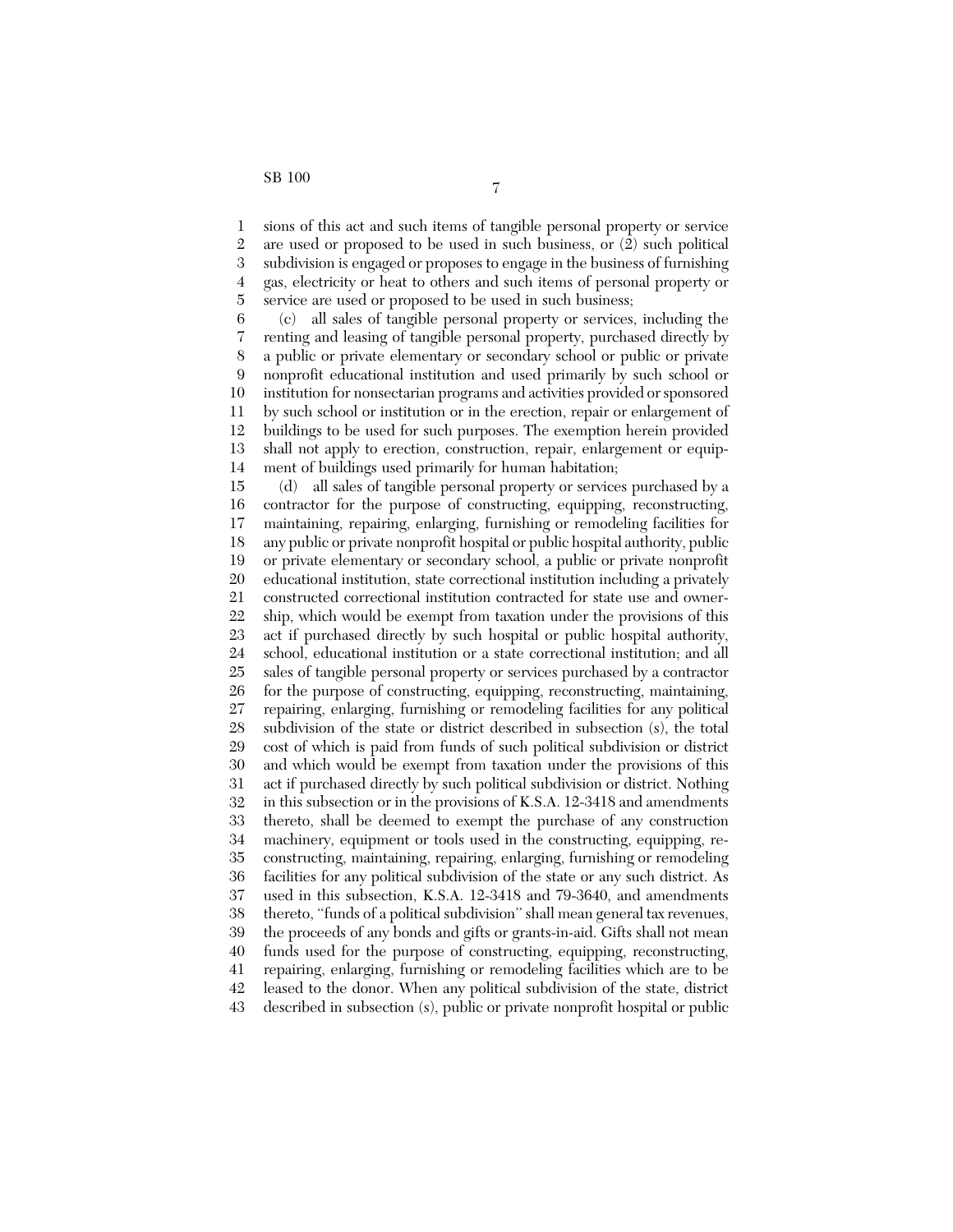1 2 3 4 5 6 7 8 9 10 11 12 13 14 15 16 17 18 19 20 21 22 23 24 25 26 27 28 29 30 31 32 33 34 35 36 37 38 39 40 41 42 43 hospital authority, public or private elementary or secondary school, public or private nonprofit educational institution, state correctional institution including a privately constructed correctional institution contracted for state use and ownership shall contract for the purpose of constructing, equipping, reconstructing, maintaining, repairing, enlarging, furnishing or remodeling facilities, it shall obtain from the state and furnish to the contractor an exemption certificate for the project involved, and the contractor may purchase materials for incorporation in such project. The contractor shall furnish the number of such certificate to all suppliers from whom such purchases are made, and such suppliers shall execute invoices covering the same bearing the number of such certificate. Upon completion of the project the contractor shall furnish to the political subdivision, district described in subsection (s), hospital or public hospital authority, school, educational institution or department of corrections concerned a sworn statement, on a form to be provided by the director of taxation, that all purchases so made were entitled to exemption under this subsection. As an alternative to the foregoing procedure, any such contracting entity may apply to the secretary of revenue for agent status for the sole purpose of issuing and furnishing project exemption certificates to contractors pursuant to rules and regulations adopted by the secretary establishing conditions and standards for the granting and maintaining of such status. All invoices shall be held by the contractor for a period of five years and shall be subject to audit by the director of taxation. If any materials purchased under such a certificate are found not to have been incorporated in the building or other project or not to have been returned for credit or the sales or compensating tax otherwise imposed upon such materials which will not be so incorporated in the building or other project reported and paid by such contractor to the director of taxation not later than the 20th day of the month following the close of the month in which it shall be determined that such materials will not be used for the purpose for which such certificate was issued, the political subdivision, district described in subsection (s), hospital or public hospital authority, school, educational institution or the contractor contracting with the department of corrections for a correctional institution concerned shall be liable for tax on all materials purchased for the project, and upon payment thereof it may recover the same from the contractor together with reasonable attorney fees. Any contractor or any agent, employee or subcontractor thereof, who shall use or otherwise dispose of any materials purchased under such a certificate for any purpose other than that for which such a certificate is issued without the payment of the sales or compensating tax otherwise imposed upon such materials, shall be guilty of a misdemeanor and, upon conviction therefor, shall be subject to the penalties provided for in subsection  $(g)$  of K.S.A. 79-3615,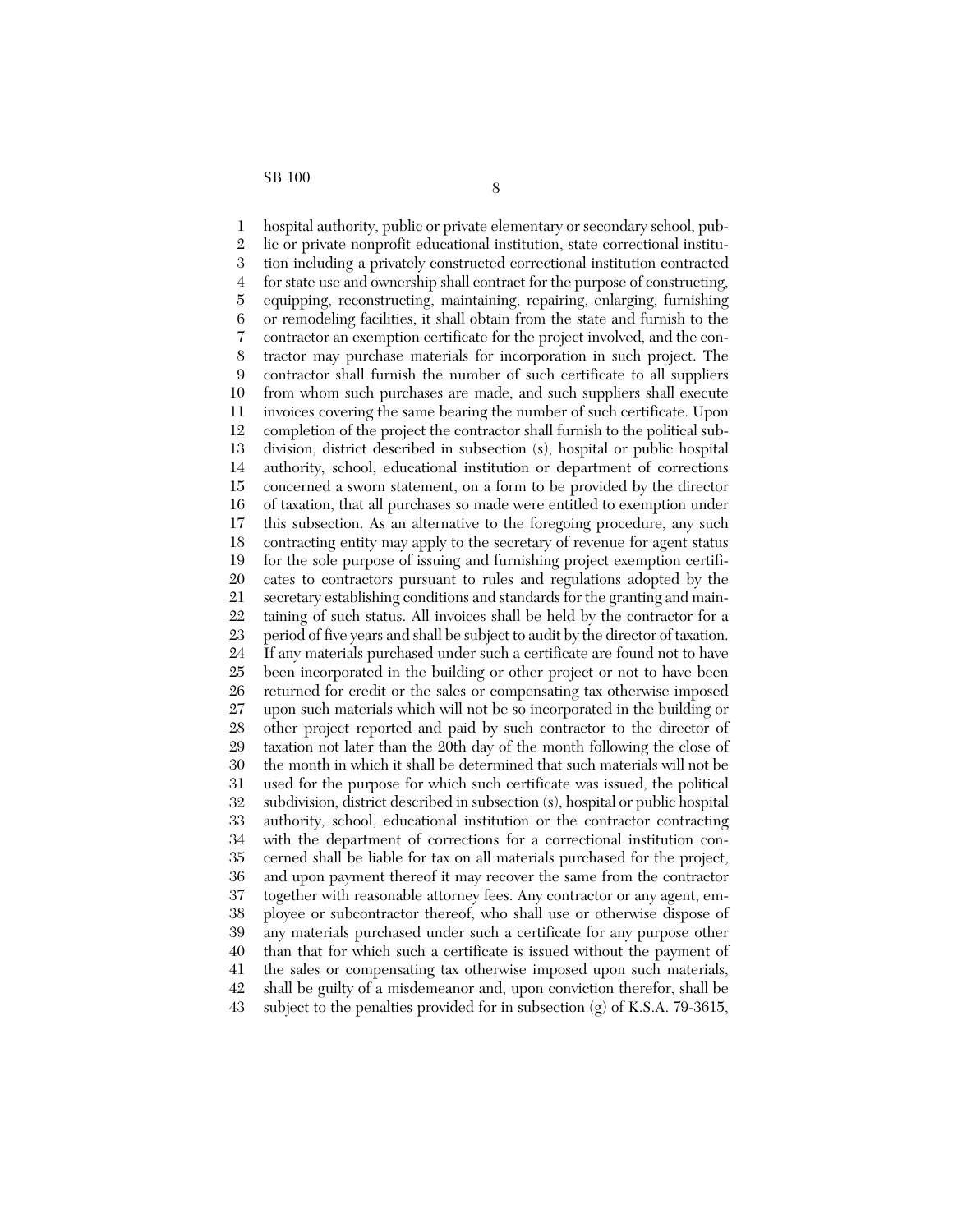1 and amendments thereto;

2 3 4 5 6 7 8 9 10 11 12 13 14 15 16 17 18 19 20 21 22 23 24 25 26 27 28 29 30 31 32 (e) all sales of tangible personal property or services purchased by a contractor for the erection, repair or enlargement of buildings or other projects for the government of the United States, its agencies or instrumentalities, which would be exempt from taxation if purchased directly by the government of the United States, its agencies or instrumentalities. When the government of the United States, its agencies or instrumentalities shall contract for the erection, repair, or enlargement of any building or other project, it shall obtain from the state and furnish to the contractor an exemption certificate for the project involved, and the contractor may purchase materials for incorporation in such project. The contractor shall furnish the number of such certificates to all suppliers from whom such purchases are made, and such suppliers shall execute invoices covering the same bearing the number of such certificate. Upon completion of the project the contractor shall furnish to the government of the United States, its agencies or instrumentalities concerned a sworn statement, on a form to be provided by the director of taxation, that all purchases so made were entitled to exemption under this subsection. As an alternative to the foregoing procedure, any such contracting entity may apply to the secretary of revenue for agent status for the sole purpose of issuing and furnishing project exemption certificates to contractors pursuant to rules and regulations adopted by the secretary establishing conditions and standards for the granting and maintaining of such status. All invoices shall be held by the contractor for a period of five years and shall be subject to audit by the director of taxation. Any contractor or any agent, employee or subcontractor thereof, who shall use or otherwise dispose of any materials purchased under such a certificate for any purpose other than that for which such a certificate is issued without the payment of the sales or compensating tax otherwise imposed upon such materials, shall be guilty of a misdemeanor and, upon conviction therefor, shall be subject to the penalties provided for in subsection (g) of K.S.A. 79-3615 and amendments thereto;

33 34 35 (f) tangible personal property purchased by a railroad or public utility for consumption or movement directly and immediately in interstate commerce;

36 37 38 39 40 41 42 43 (g) sales of aircraft including remanufactured and modified aircraft sold to persons using directly or through an authorized agent such aircraft as certified or licensed carriers of persons or property in interstate or foreign commerce under authority of the laws of the United States or any foreign government or sold to any foreign government or agency or instrumentality of such foreign government and all sales of aircraft for use outside of the United States and sales of aircraft repair, modification and replacement parts and sales of services employed in the remanufacture,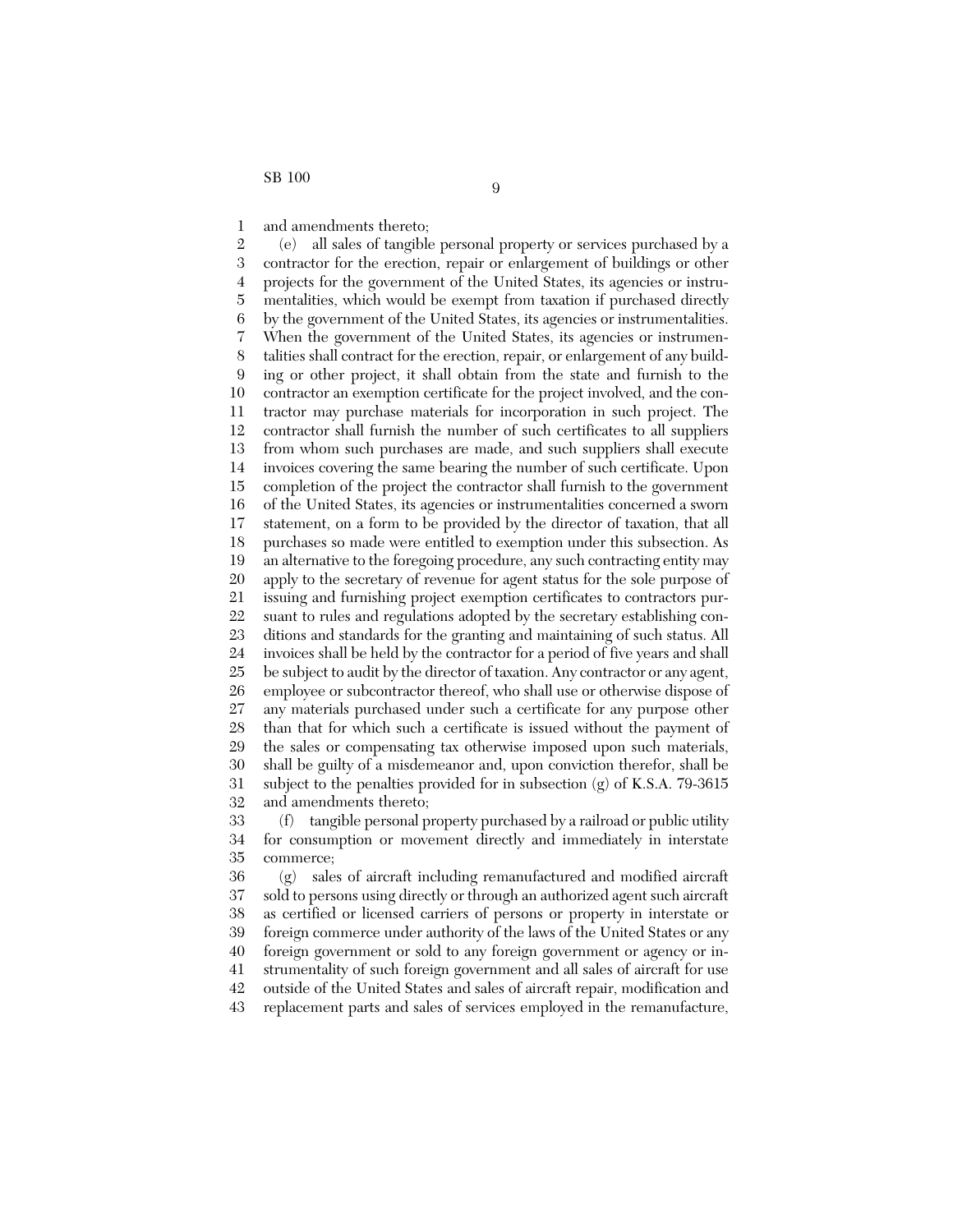1 modification and repair of aircraft;

2 3 (h) all rentals of nonsectarian textbooks by public or private elementary or secondary schools;

4 5 (i) the lease or rental of all films, records, tapes, or any type of sound or picture transcriptions used by motion picture exhibitors;

6 7 8 9 10 (j) meals served without charge or food used in the preparation of such meals to employees of any restaurant, eating house, dining car, hotel, drugstore or other place where meals or drinks are regularly sold to the public if such employees' duties are related to the furnishing or sale of such meals or drinks;

11 12 13 14 15 16 (k) any motor vehicle, semitrailer or pole trailer, as such terms are defined by K.S.A. 8-126 and amendments thereto, or aircraft sold and delivered in this state to a bona fide resident of another state, which motor vehicle, semitrailer, pole trailer or aircraft is not to be registered or based in this state and which vehicle, semitrailer, pole trailer or aircraft will not remain in this state more than 10 days;

17 18 19 20 (l) all isolated or occasional sales of tangible personal property, services, substances or things, except isolated or occasional sale of motor vehicles specifically taxed under the provisions of subsection (o) of K.S.A. 79-3603 and amendments thereto;

21 22 23 24 25 26 27 28 (m) all sales of tangible personal property which become an ingredient or component part of tangible personal property or services produced, manufactured or compounded for ultimate sale at retail within or without the state of Kansas; and any such producer, manufacturer or compounder may obtain from the director of taxation and furnish to the supplier an exemption certificate number for tangible personal property for use as an ingredient or component part of the property or services produced, manufactured or compounded;

29 30 31 32 33 34 35 36 37 38 (n) all sales of tangible personal property which is consumed in the production, manufacture, processing, mining, drilling, refining or compounding of tangible personal property, the treating of by-products or wastes derived from any such production process, the providing of services or the irrigation of crops for ultimate sale at retail within or without the state of Kansas; and any purchaser of such property may obtain from the director of taxation and furnish to the supplier an exemption certificate number for tangible personal property for consumption in such production, manufacture, processing, mining, drilling, refining, compounding, treating, irrigation and in providing such services;

39 40 41 42 43 (o) all sales of animals, fowl and aquatic plants and animals, the primary purpose of which is use in agriculture or aquaculture, as defined in K.S.A. 47-1901, and amendments thereto, the production of food for human consumption, the production of animal, dairy, poultry or aquatic plant and animal products, fiber or fur, or the production of offspring for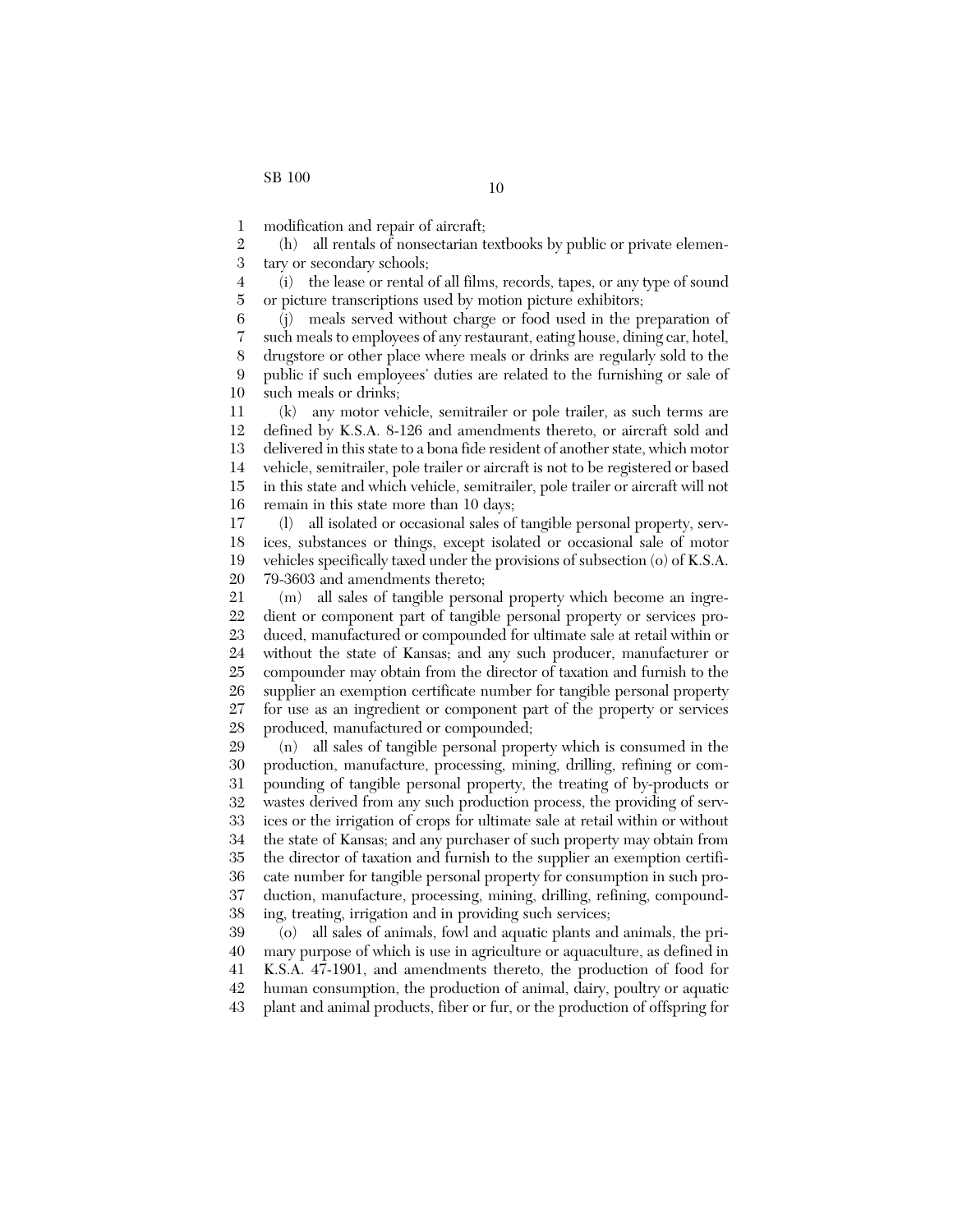1 use for any such purpose or purposes;

2 3 4 5 6 7 8 9 10 11 12 13 14 15 16 17 18 19 20 21 22 23 24 25 26 27 28 29 30 31 32 33 34 35 36 37 38 39 40 41 42 (p) all sales of drugs dispensed pursuant to a prescription order by a licensed practitioner or a mid-level practitioner as defined by K.S.A. 65- 1626, and amendments thereto. As used in this subsection, ''drug'' means a compound, substance or preparation and any component of a compound, substance or preparation, other than food and food ingredients, dietary supplements or alcoholic beverages, recognized in the official United States pharmacopoeia, official homeopathic pharmacopoeia of the United States or official national formulary, and supplement to any of them, intended for use in the diagnosis, cure, mitigation, treatment or prevention of disease or intended to affect the structure or any function of the body; (q) all sales of insulin dispensed by a person licensed by the state board of pharmacy to a person for treatment of diabetes at the direction of a person licensed to practice medicine by the board of healing arts; (r) all sales of oxygen delivery equipment, kidney dialysis equipment, enteral feeding systems, prosthetic devices and mobility enhancing equipment prescribed in writing by a person licensed to practice the healing arts, dentistry or optometry, and in addition to such sales, all sales of hearing aids, as defined by subsection (c) of K.S.A. 74-5807, and amendments thereto, and repair and replacement parts therefor, including batteries, by a person licensed in the practice of dispensing and fitting hearing aids pursuant to the provisions of K.S.A. 74-5808, and amendments thereto. For the purposes of this subsection: (1) ''Mobility enhancing equipment'' means equipment including repair and replacement parts to same, but does not include durable medical equipment, which is primarily and customarily used to provide or increase the ability to move from one place to another and which is appropriate for use either in a home or a motor vehicle; is not generally used by persons with normal mobility; and does not include any motor vehicle or equipment on a motor vehicle normally provided by a motor vehicle manufacturer; and (2) ''prosthetic device'' means a replacement, corrective or supportive device including repair and replacement parts for same worn on or in the body to artificially replace a missing portion of the body, prevent or correct physical deformity or malfunction or support a weak or deformed portion of the body; (s) except as provided in K.S.A. 2008 Supp. 82a-2101, and amendments thereto, all sales of tangible personal property or services purchased directly or indirectly by a groundwater management district organized or operating under the authority of K.S.A. 82a-1020 et seq. and amendments thereto, by a rural water district organized or operating under the authority of K.S.A. 82a-612, and amendments thereto, or by a water supply district organized or operating under the authority of K.S.A.

43 19-3501 et seq., 19-3522 et seq. or 19-3545, and amendments thereto,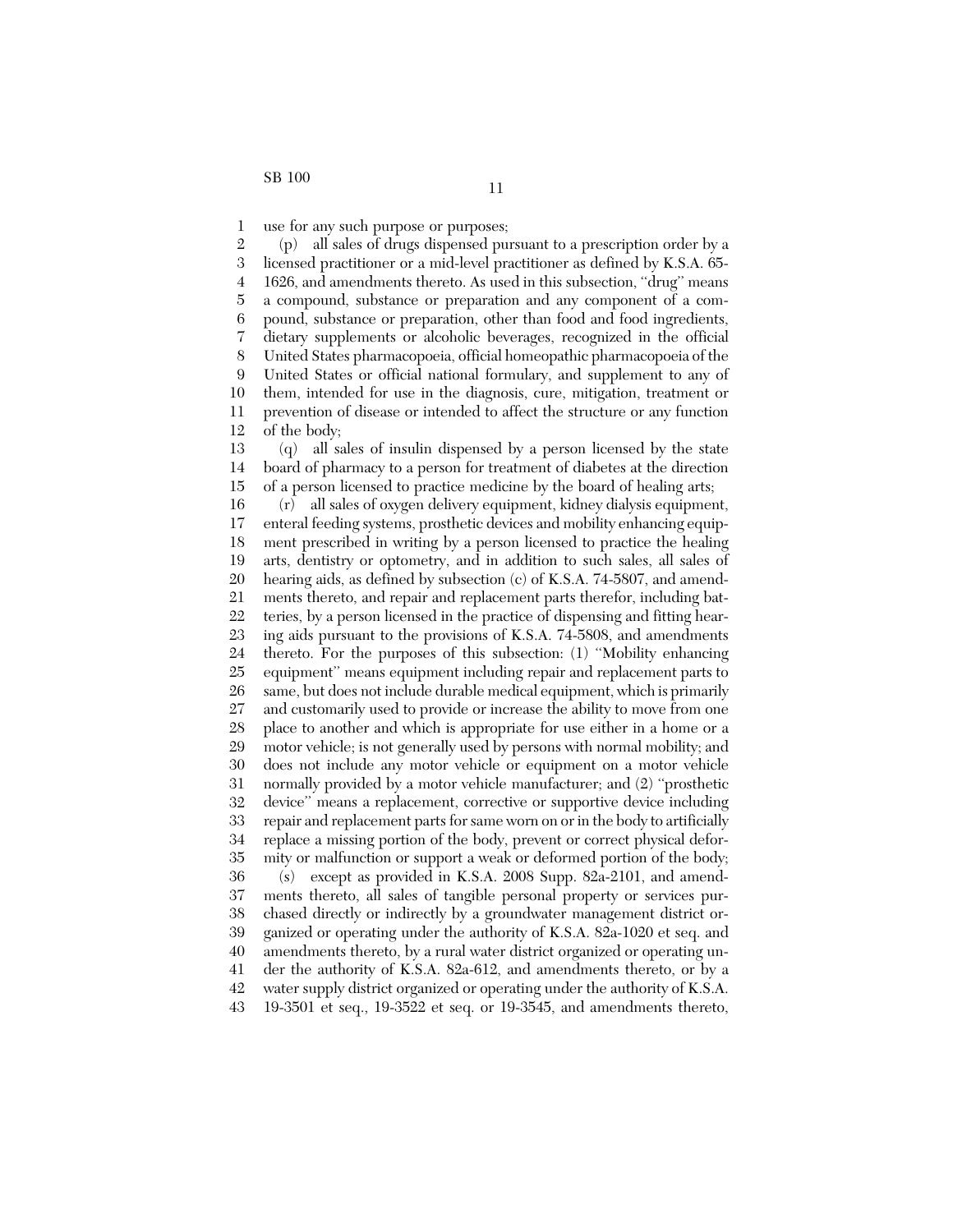1 2 which property or services are used in the construction activities, operation or maintenance of the district;

3 4 5 6 7 8 9 10 11 12 13 14 15 16 17 18 19 20 21 22 23 24 25 26 27 28 (t) all sales of farm machinery and equipment or aquaculture machinery and equipment, repair and replacement parts therefor and services performed in the repair and maintenance of such machinery and equipment. For the purposes of this subsection the term ''farm machinery and equipment or aquaculture machinery and equipment'' shall include a work-site utility vehicle, as defined in K.S.A. 8-126, and amendments thereto, and is equipped with a bed or cargo box for hauling materials, and shall also include machinery and equipment used in the operation of Christmas tree farming but shall not include any passenger vehicle, truck, truck tractor, trailer, semitrailer or pole trailer, other than a farm trailer, as such terms are defined by K.S.A. 8-126 and amendments thereto. ''Farm machinery and equipment'' includes precision farming equipment that is portable or is installed or purchased to be installed on farm machinery and equipment. ''Precision farming equipment'' includes the following items used only in computer-assisted farming, ranching or aquaculture production operations: Soil testing sensors, yield monitors, computers, monitors, software, global positioning and mapping systems, guiding systems, modems, data communications equipment and any necessary mounting hardware, wiring and antennas. Each purchaser of farm machinery and equipment or aquaculture machinery and equipment exempted herein must certify in writing on the copy of the invoice or sales ticket to be retained by the seller that the farm machinery and equipment or aquaculture machinery and equipment purchased will be used only in farming, ranching or aquaculture production. Farming or ranching shall include the operation of a feedlot and farm and ranch work for hire and the operation of a nursery;

29 30 31 (u) all leases or rentals of tangible personal property used as a dwelling if such tangible personal property is leased or rented for a period of more than 28 consecutive days;

32 33 34 35 36 37 38 39 40 41 42 43 (v) all sales of tangible personal property to any contractor for use in preparing meals for delivery to homebound elderly persons over 60 years of age and to homebound disabled persons or to be served at a groupsitting at a location outside of the home to otherwise homebound elderly persons over 60 years of age and to otherwise homebound disabled persons, as all or part of any food service project funded in whole or in part by government or as part of a private nonprofit food service project available to all such elderly or disabled persons residing within an area of service designated by the private nonprofit organization, and all sales of tangible personal property for use in preparing meals for consumption by indigent or homeless individuals whether or not such meals are consumed at a place designated for such purpose, and all sales of food products by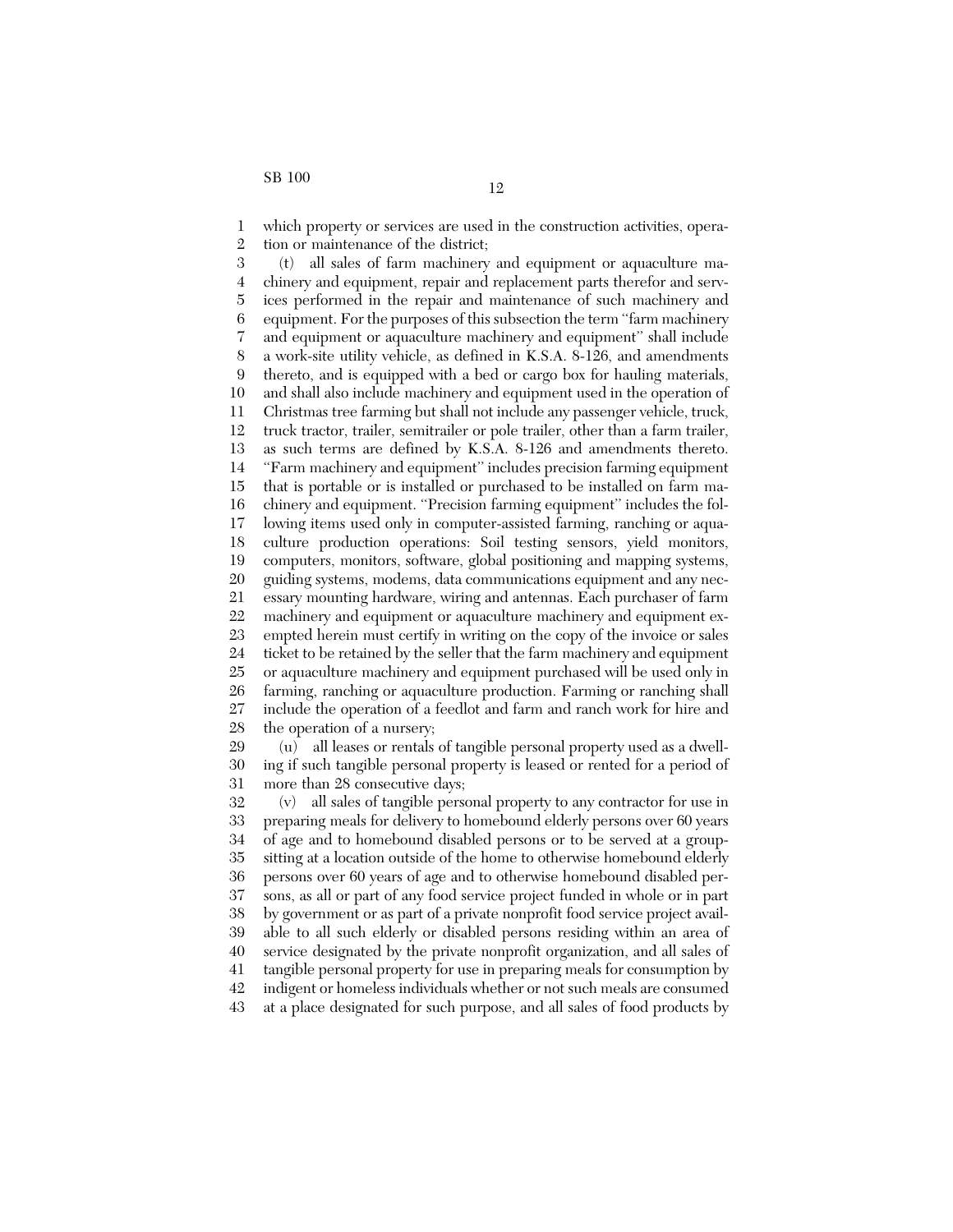1 2 3 4 5 6 7 8 9 10 11 12 or on behalf of any such contractor or organization for any such purpose; (w) all sales of natural gas, electricity, heat and water delivered through mains, lines or pipes: (1) To residential premises for noncommercial use by the occupant of such premises; (2) for agricultural use and also, for such use, all sales of propane gas; (3) for use in the severing of oil; and (4) to any property which is exempt from property taxation pursuant to K.S.A. 79-201b *Second* through *Sixth*. As used in this paragraph, ''severing'' shall have the meaning ascribed thereto by subsection (k) of K.S.A. 79-4216, and amendments thereto. For all sales of natural gas, electricity and heat delivered through mains, lines or pipes pursuant to the provisions of subsection  $(w)(1)$  and  $(w)(2)$ , the provisions of this subsection shall expire on December 31, 2005;

13 14 15 (x) all sales of propane gas, LP-gas, coal, wood and other fuel sources for the production of heat or lighting for noncommercial use of an occupant of residential premises occurring prior to January 1, 2006;

16 17 18 19 (y) all sales of materials and services used in the repairing, servicing, altering, maintaining, manufacturing, remanufacturing, or modification of railroad rolling stock for use in interstate or foreign commerce under authority of the laws of the United States;

20 21 22 (z) all sales of tangible personal property and services purchased directly by a port authority or by a contractor therefor as provided by the provisions of K.S.A. 12-3418 and amendments thereto;

23 24 25 26 27 28 (aa) all sales of materials and services applied to equipment which is transported into the state from without the state for repair, service, alteration, maintenance, remanufacture or modification and which is subsequently transported outside the state for use in the transmission of liquids or natural gas by means of pipeline in interstate or foreign commerce under authority of the laws of the United States;

29 30 31 32 33 (bb) all sales of used mobile homes or manufactured homes. As used in this subsection: (1) ''Mobile homes'' and ''manufactured homes'' shall have the meanings ascribed thereto by K.S.A. 58-4202 and amendments thereto; and (2) ''sales of used mobile homes or manufactured homes'' means sales other than the original retail sale thereof;

34 35 36 37 38 39 40 41 42 43 (cc) all sales of tangible personal property or services purchased for the purpose of and in conjunction with constructing, reconstructing, enlarging or remodeling a business or retail business which meets the requirements established in K.S.A. 74-50,115 and amendments thereto, and the sale and installation of machinery and equipment purchased for installation at any such business or retail business. When a person shall contract for the construction, reconstruction, enlargement or remodeling of any such business or retail business, such person shall obtain from the state and furnish to the contractor an exemption certificate for the project involved, and the contractor may purchase materials, machinery and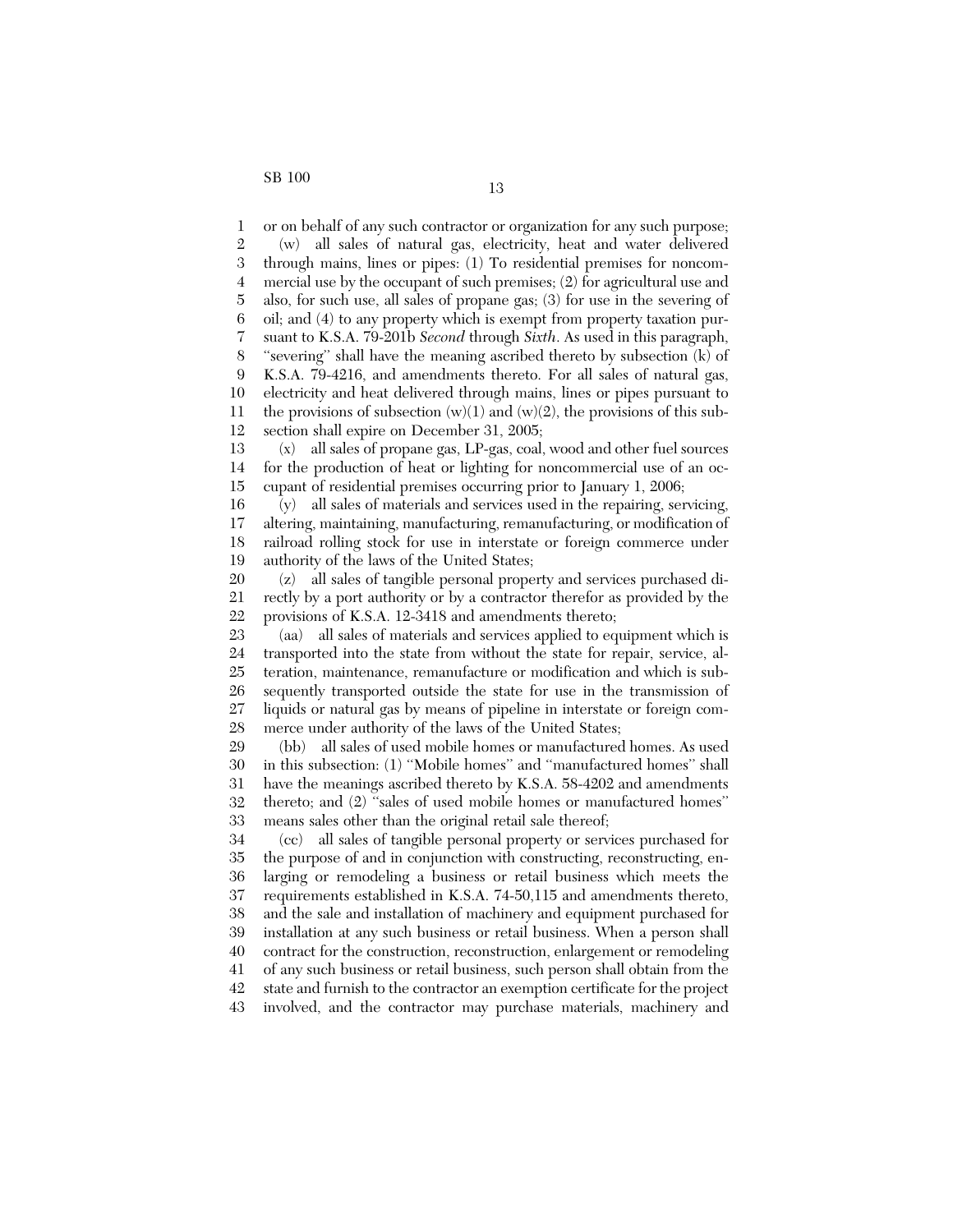1 2 3 4 5 6 7 8 9 10 11 12 13 14 15 16 17 18 equipment for incorporation in such project. The contractor shall furnish the number of such certificates to all suppliers from whom such purchases are made, and such suppliers shall execute invoices covering the same bearing the number of such certificate. Upon completion of the project the contractor shall furnish to the owner of the business or retail business a sworn statement, on a form to be provided by the director of taxation, that all purchases so made were entitled to exemption under this subsection. All invoices shall be held by the contractor for a period of five years and shall be subject to audit by the director of taxation. Any contractor or any agent, employee or subcontractor thereof, who shall use or otherwise dispose of any materials, machinery or equipment purchased under such a certificate for any purpose other than that for which such a certificate is issued without the payment of the sales or compensating tax otherwise imposed thereon, shall be guilty of a misdemeanor and, upon conviction therefor, shall be subject to the penalties provided for in subsection (g) of K.S.A. 79-3615 and amendments thereto. As used in this subsection, "business" and "retail business" have the meanings respectively ascribed thereto by K.S.A. 74-50,114 and amendments thereto;

19 20 (dd) all sales of tangible personal property purchased with food stamps issued by the United States department of agriculture;

21 22 (ee) all sales of lottery tickets and shares made as part of a lottery operated by the state of Kansas;

23 24 25 26 27 28 (ff) on and after July 1, 1988, all sales of new mobile homes or manufactured homes to the extent of 40% of the gross receipts, determined without regard to any trade-in allowance, received from such sale. As used in this subsection, ''mobile homes'' and ''manufactured homes'' shall have the meanings ascribed thereto by K.S.A. 58-4202 and amendments thereto;

29 30 31 (gg) all sales of tangible personal property purchased in accordance with vouchers issued pursuant to the federal special supplemental food program for women, infants and children;

32 33 34 35 36 37 38 39 40 41 42 43 (hh) all sales of medical supplies and equipment, including durable medical equipment, purchased directly by a nonprofit skilled nursing home or nonprofit intermediate nursing care home, as defined by K.S.A. 39-923, and amendments thereto, for the purpose of providing medical services to residents thereof. This exemption shall not apply to tangible personal property customarily used for human habitation purposes. As used in this subsection, ''durable medical equipment'' means equipment including repair and replacement parts for such equipment, which can withstand repeated use, is primarily and customarily used to serve a medical purpose, generally is not useful to a person in the absence of illness or injury and is not worn in or on the body, but does not include mobility enhancing equipment as defined in subsection (r), oxygen delivery equip-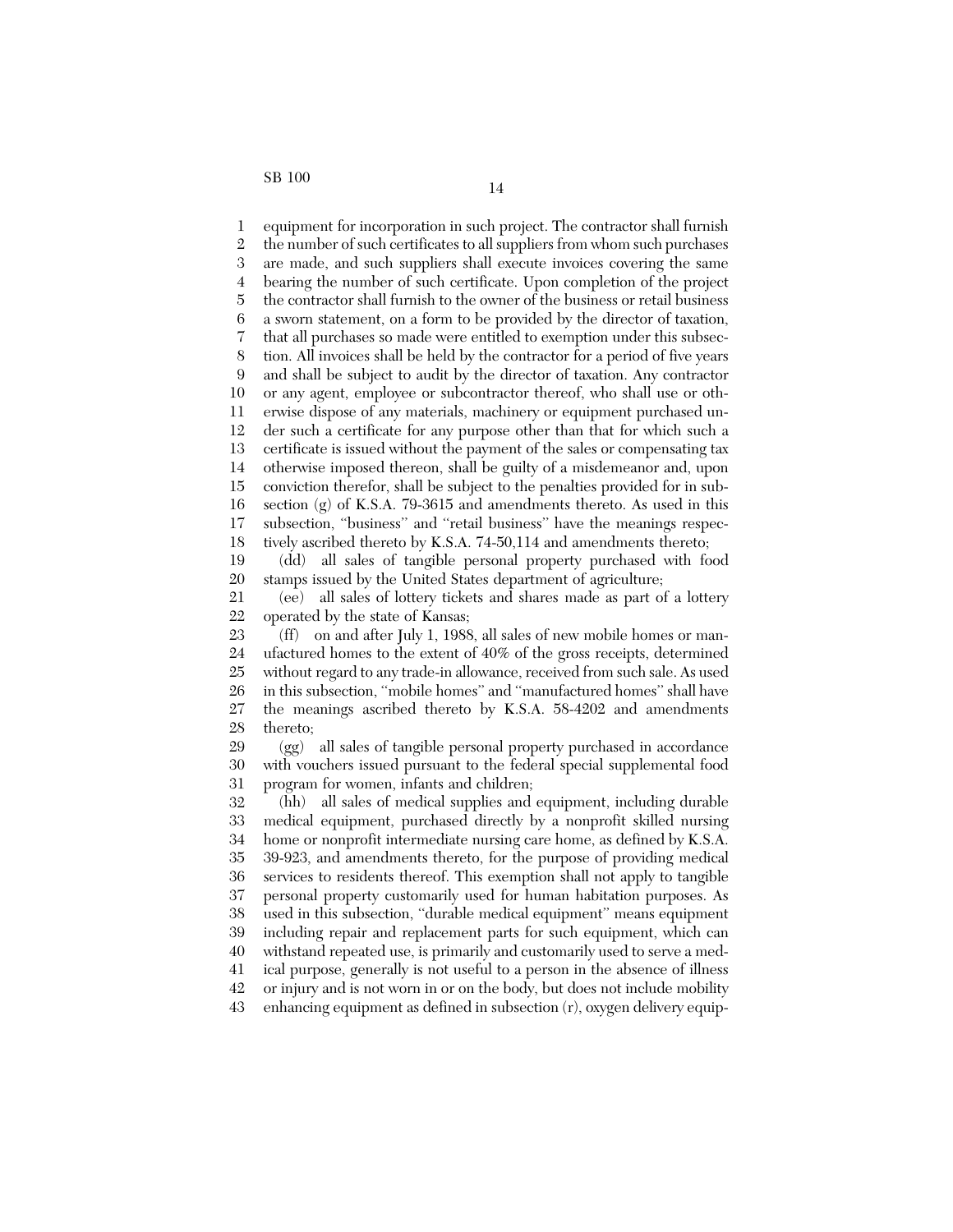1 ment, kidney dialysis equipment or enteral feeding systems;

2 3 4 5 6 7 (ii) all sales of tangible personal property purchased directly by a nonprofit organization for nonsectarian comprehensive multidiscipline youth development programs and activities provided or sponsored by such organization, and all sales of tangible personal property by or on behalf of any such organization. This exemption shall not apply to tangible personal property customarily used for human habitation purposes;

8 9 10 11 12 13 14 15 16 17 18 19 20 21 (jj) all sales of tangible personal property or services, including the renting and leasing of tangible personal property, purchased directly on behalf of a community-based mental retardation facility or mental health center organized pursuant to K.S.A. 19-4001 et seq., and amendments thereto, and licensed in accordance with the provisions of K.S.A. 75- 3307b and amendments thereto and all sales of tangible personal property or services purchased by contractors during the time period from July, 2003, through June, 2006, for the purpose of constructing, equipping, maintaining or furnishing a new facility for a community-based mental retardation facility or mental health center located in Riverton, Cherokee County, Kansas, which would have been eligible for sales tax exemption pursuant to this subsection if purchased directly by such facility or center. This exemption shall not apply to tangible personal property customarily used for human habitation purposes;

22 23 24 (kk) (1) (A) all sales of machinery and equipment which are used in this state as an integral or essential part of an integrated production operation by a manufacturing or processing plant or facility;

25 26 (B) all sales of installation, repair and maintenance services performed on such machinery and equipment; and

27 28 (C) all sales of repair and replacement parts and accessories purchased for such machinery and equipment.

(2) For purposes of this subsection:

29

30 31 32 33 34 35 36 37 38 39 (A) ''Integrated production operation'' means an integrated series of operations engaged in at a manufacturing or processing plant or facility to process, transform or convert tangible personal property by physical, chemical or other means into a different form, composition or character from that in which it originally existed. Integrated production operations shall include: (i) Production line operations, including packaging operations; (ii) preproduction operations to handle, store and treat raw materials; (iii) post production handling, storage, warehousing and distribution operations; and (iv) waste, pollution and environmental control operations, if any;

40 41 42 (B) ''production line'' means the assemblage of machinery and equipment at a manufacturing or processing plant or facility where the actual transformation or processing of tangible personal property occurs;

43 (C) ''manufacturing or processing plant or facility'' means a single,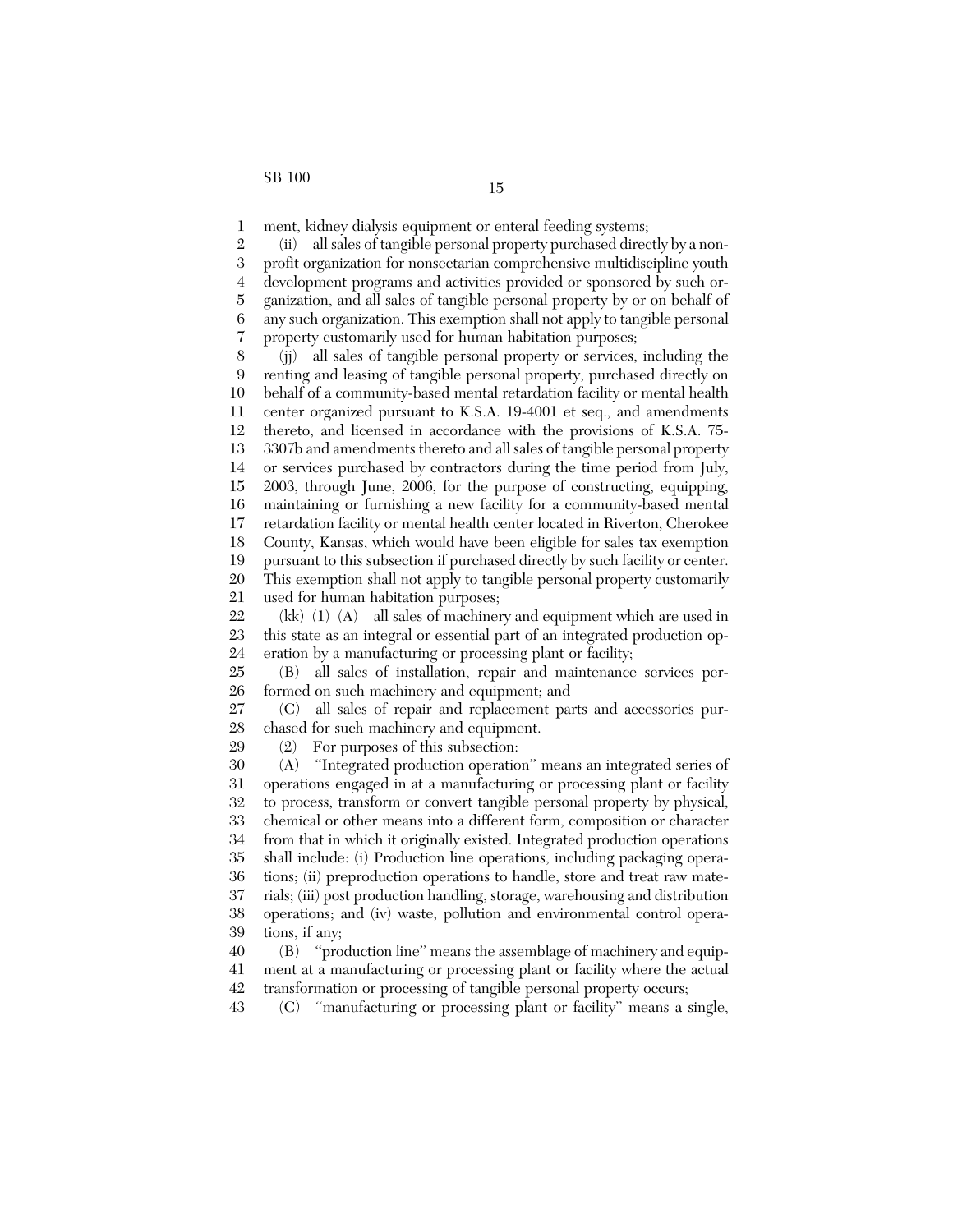1 2 3 4 5 6 7 8 9 10 fixed location owned or controlled by a manufacturing or processing business that consists of one or more structures or buildings in a contiguous area where integrated production operations are conducted to manufacture or process tangible personal property to be ultimately sold at retail. Such term shall not include any facility primarily operated for the purpose of conveying or assisting in the conveyance of natural gas, electricity, oil or water. A business may operate one or more manufacturing or processing plants or facilities at different locations to manufacture or process a single product of tangible personal property to be ultimately sold at retail;

11 12 13 14 15 16 17 18 19 20 21 22 23 24 25 26 27 28 29 30 31 32 33 34 35 36 37 38 39 40 41 42 43 (D) ''manufacturing or processing business'' means a business that utilizes an integrated production operation to manufacture, process, fabricate, finish, or assemble items for wholesale and retail distribution as part of what is commonly regarded by the general public as an industrial manufacturing or processing operation or an agricultural commodity processing operation. (i) Industrial manufacturing or processing operations include, by way of illustration but not of limitation, the fabrication of automobiles, airplanes, machinery or transportation equipment, the fabrication of metal, plastic, wood, or paper products, electricity power generation, water treatment, petroleum refining, chemical production, wholesale bottling, newspaper printing, ready mixed concrete production, and the remanufacturing of used parts for wholesale or retail sale. Such processing operations shall include operations at an oil well, gas well, mine or other excavation site where the oil, gas, minerals, coal, clay, stone, sand or gravel that has been extracted from the earth is cleaned, separated, crushed, ground, milled, screened, washed, or otherwise treated or prepared before its transmission to a refinery or before any other wholesale or retail distribution. (ii) Agricultural commodity processing operations include, by way of illustration but not of limitation, meat packing, poultry slaughtering and dressing, processing and packaging farm and dairy products in sealed containers for wholesale and retail distribution, feed grinding, grain milling, frozen food processing, and grain handling, cleaning, blending, fumigation, drying and aeration operations engaged in by grain elevators or other grain storage facilities. (iii) Manufacturing or processing businesses do not include, by way of illustration but not of limitation, nonindustrial businesses whose operations are primarily retail and that produce or process tangible personal property as an incidental part of conducting the retail business, such as retailers who bake, cook or prepare food products in the regular course of their retail trade, grocery stores, meat lockers and meat markets that butcher or dress livestock or poultry in the regular course of their retail trade, contractors who alter, service, repair or improve real property, and retail businesses that clean, service or refurbish and repair tangible personal property for its owner;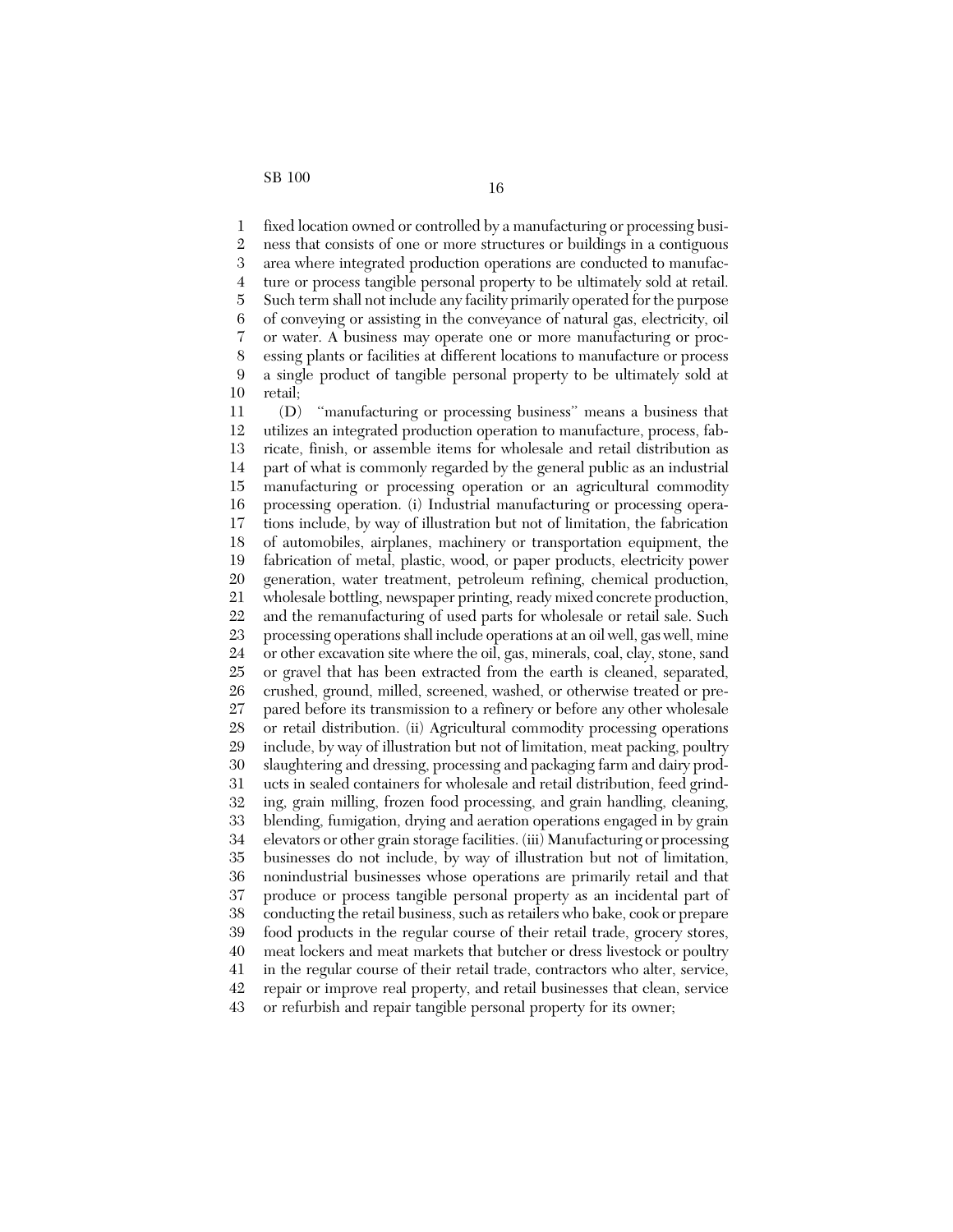$\mathbf{Q}$ 

1 2 3 4 5 6 7 8 (E) ''repair and replacement parts and accessories'' means all parts and accessories for exempt machinery and equipment, including, but not limited to, dies, jigs, molds, patterns and safety devices that are attached to exempt machinery or that are otherwise used in production, and parts and accessories that require periodic replacement such as belts, drill bits, grinding wheels, grinding balls, cutting bars, saws, refractory brick and other refractory items for exempt kiln equipment used in production operations;

(F) ''primary'' or ''primarily'' mean more than 50% of the time.

10 11 12 (3) For purposes of this subsection, machinery and equipment shall be deemed to be used as an integral or essential part of an integrated production operation when used:

13 14 (A) To receive, transport, convey, handle, treat or store raw materials in preparation of its placement on the production line;

15 16 17 18 (B) to transport, convey, handle or store the property undergoing manufacturing or processing at any point from the beginning of the production line through any warehousing or distribution operation of the final product that occurs at the plant or facility;

19 20 (C) to act upon, effect, promote or otherwise facilitate a physical change to the property undergoing manufacturing or processing;

21 22 (D) to guide, control or direct the movement of property undergoing manufacturing or processing;

23 24 25 (E) to test or measure raw materials, the property undergoing manufacturing or processing or the finished product, as a necessary part of the manufacturer's integrated production operations;

26 27 28 29 (F) to plan, manage, control or record the receipt and flow of inventories of raw materials, consumables and component parts, the flow of the property undergoing manufacturing or processing and the management of inventories of the finished product;

30 31 32 (G) to produce energy for, lubricate, control the operating of or otherwise enable the functioning of other production machinery and equipment and the continuation of production operations;

33 34 35 (H) to package the property being manufactured or processed in a container or wrapping in which such property is normally sold or transported;

36 37 38 39 40 41 (I) to transmit or transport electricity, coke, gas, water, steam or similar substances used in production operations from the point of generation, if produced by the manufacturer or processor at the plant site, to that manufacturer's production operation; or, if purchased or delivered from offsite, from the point where the substance enters the site of the plant or facility to that manufacturer's production operations;

42 43 (J) to cool, heat, filter, refine or otherwise treat water, steam, acid, oil, solvents or other substances that are used in production operations;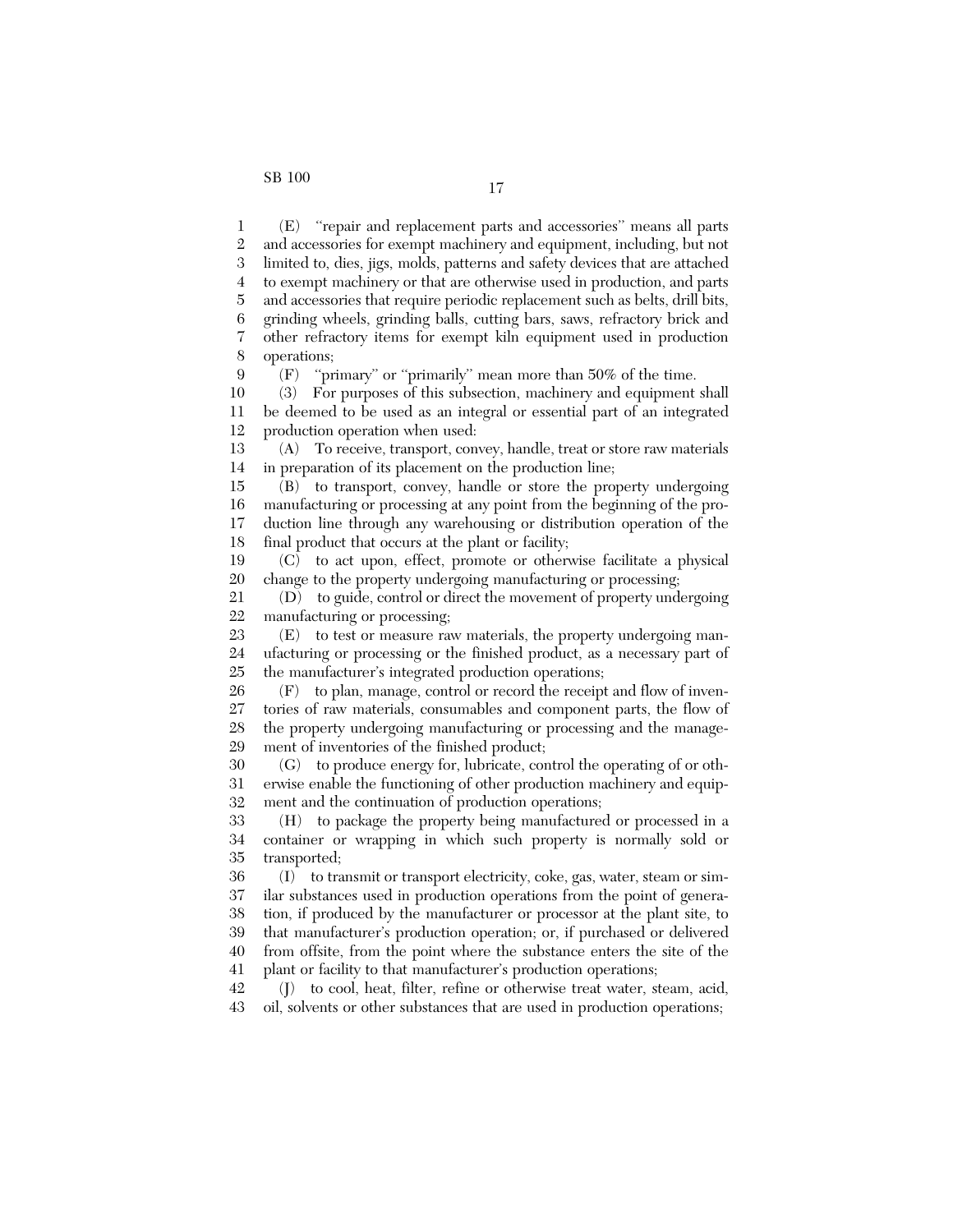7 8

1 2 3 4 (K) to provide and control an environment required to maintain certain levels of air quality, humidity or temperature in special and limited areas of the plant or facility, where such regulation of temperature or humidity is part of and essential to the production process;

5 6 (L) to treat, transport or store waste or other byproducts of production operations at the plant or facility; or

(M) to control pollution at the plant or facility where the pollution is produced by the manufacturing or processing operation.

9 10 11 12 13 14 15 16 17 18 19 20 21 22 23 24 25 26 27 28 29 30 31 (4) The following machinery, equipment and materials shall be deemed to be exempt even though it may not otherwise qualify as machinery and equipment used as an integral or essential part of an integrated production operation: (A) Computers and related peripheral equipment that are utilized by a manufacturing or processing business for engineering of the finished product or for research and development or product design; (B) machinery and equipment that is utilized by a manufacturing or processing business to manufacture or rebuild tangible personal property that is used in manufacturing or processing operations, including tools, dies, molds, forms and other parts of qualifying machinery and equipment; (C) portable plants for aggregate concrete, bulk cement and asphalt including cement mixing drums to be attached to a motor vehicle; (D) industrial fixtures, devices, support facilities and special foundations necessary for manufacturing and production operations, and materials and other tangible personal property sold for the purpose of fabricating such fixtures, devices, facilities and foundations. An exemption certificate for such purchases shall be signed by the manufacturer or processor. If the fabricator purchases such material, the fabricator shall also sign the exemption certificate; and  $(E)$  a manufacturing or processing business' laboratory equipment that is not located at the plant or facility, but that would otherwise qualify for exemption under subsection  $(3)(E)$ . (5) ''Machinery and equipment used as an integral or essential part of an integrated production operation'' shall not include:

32 33 34 35 36 (A) Machinery and equipment used for nonproduction purposes, including, but not limited to, machinery and equipment used for plant security, fire prevention, first aid, accounting, administration, record keeping, advertising, marketing, sales or other related activities, plant cleaning, plant communications, and employee work scheduling;

37 38 39 (B) machinery, equipment and tools used primarily in maintaining and repairing any type of machinery and equipment or the building and plant;

40 41 42 43 (C) transportation, transmission and distribution equipment not primarily used in a production, warehousing or material handling operation at the plant or facility, including the means of conveyance of natural gas, electricity, oil or water, and equipment related thereto, located outside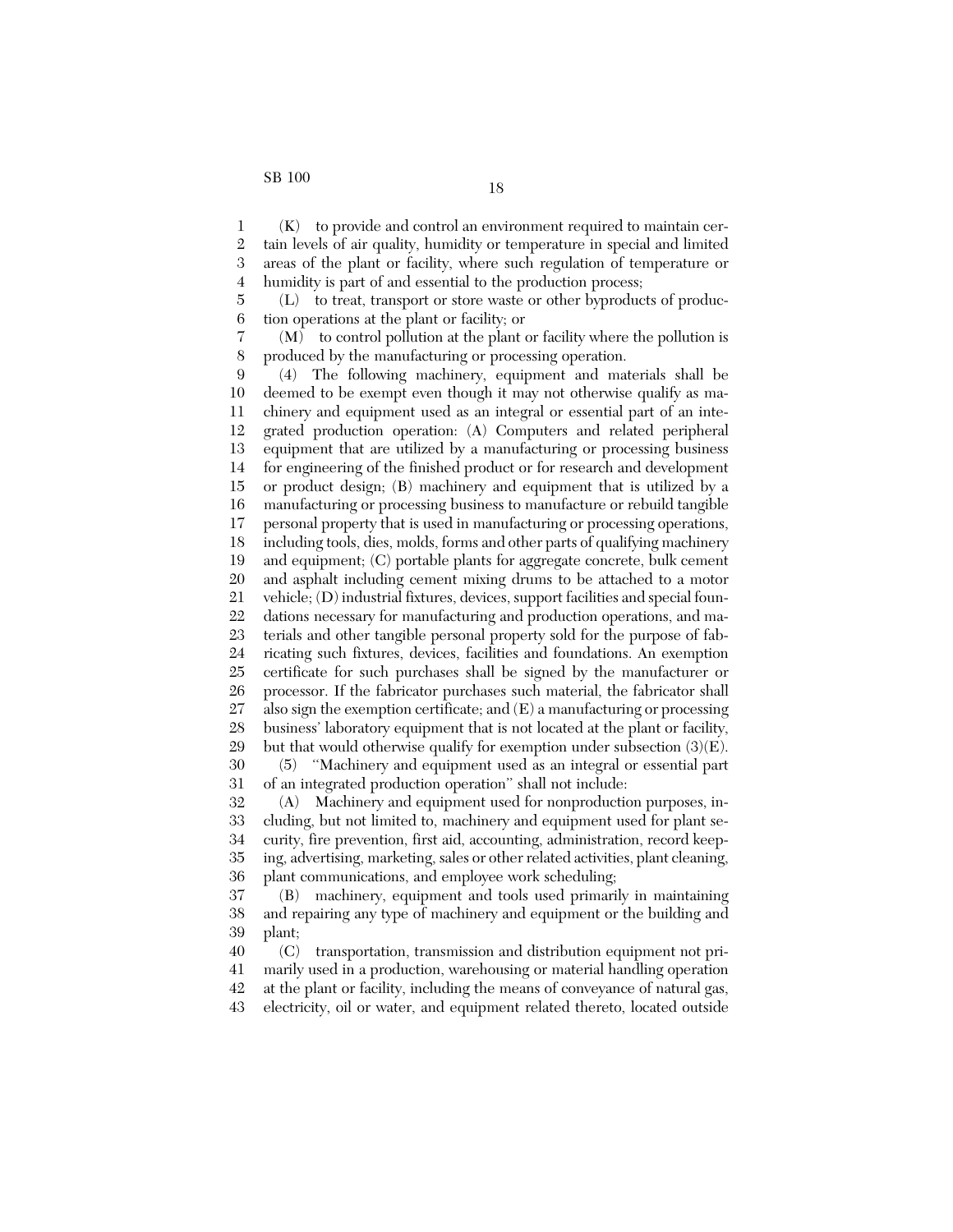5

1 the plant or facility;

2 3 4 (D) office machines and equipment including computers and related peripheral equipment not used directly and primarily to control or measure the manufacturing process;

(E) furniture and other furnishings;

6 7 8 (F) buildings, other than exempt machinery and equipment that is permanently affixed to or becomes a physical part of the building, and any other part of real estate that is not otherwise exempt;

 $\mathbf{Q}$ 10 11 (G) building fixtures that are not integral to the manufacturing operation, such as utility systems for heating, ventilation, air conditioning, communications, plumbing or electrical;

12 13 (H) machinery and equipment used for general plant heating, cooling and lighting;

14 15 (I) motor vehicles that are registered for operation on public highways; or

16 17 18 (J) employee apparel, except safety and protective apparel that is purchased by an employer and furnished gratuitously to employees who are involved in production or research activities.

19 20 21 22 23 24 25 26 (6) Subsections (3) and (5) shall not be construed as exclusive listings of the machinery and equipment that qualify or do not qualify as an integral or essential part of an integrated production operation. When machinery or equipment is used as an integral or essential part of production operations part of the time and for nonproduction purpose at other times, the primary use of the machinery or equipment shall determine whether or not such machinery or equipment qualifies for exemption.

27 28 (7) The secretary of revenue shall adopt rules and regulations necessary to administer the provisions of this subsection;

29 30 31 32 (ll) all sales of educational materials purchased for distribution to the public at no charge by a nonprofit corporation organized for the purpose of encouraging, fostering and conducting programs for the improvement of public health;

33 34 35 36 (mm) all sales of seeds and tree seedlings; fertilizers, insecticides, herbicides, germicides, pesticides and fungicides; and services, purchased and used for the purpose of producing plants in order to prevent soil erosion on land devoted to agricultural use;

37 38 39 (nn) except as otherwise provided in this act, all sales of services rendered by an advertising agency or licensed broadcast station or any member, agent or employee thereof;

40 41 42 (oo) all sales of tangible personal property purchased by a community action group or agency for the exclusive purpose of repairing or weatherizing housing occupied by low income individuals;

43 (pp) all sales of drill bits and explosives actually utilized in the explo-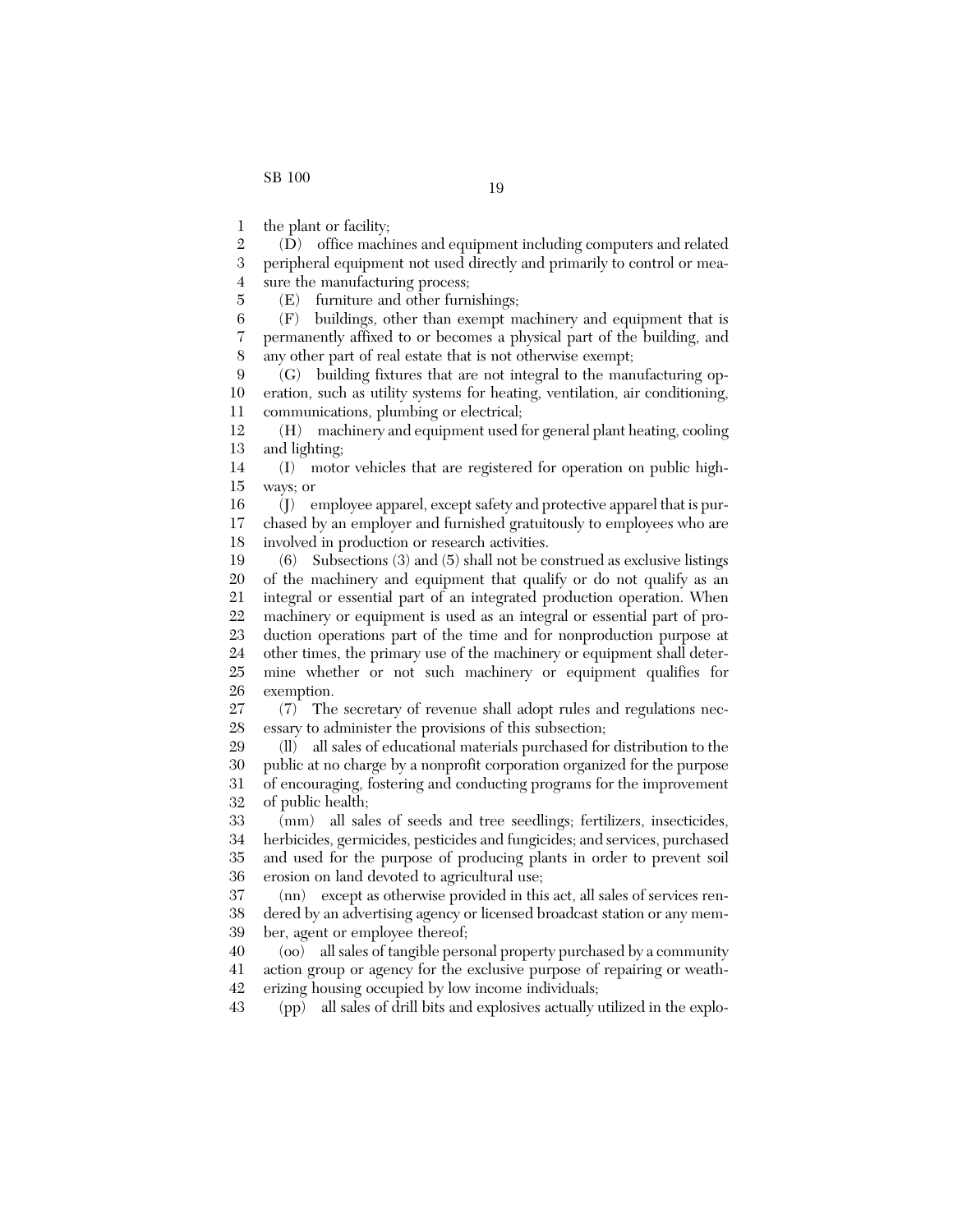1 ration and production of oil or gas;

2 3 4 5 6 7 8 (qq) all sales of tangible personal property and services purchased by a nonprofit museum or historical society or any combination thereof, including a nonprofit organization which is organized for the purpose of stimulating public interest in the exploration of space by providing educational information, exhibits and experiences, which is exempt from federal income taxation pursuant to section  $501(c)(3)$  of the federal internal revenue code of 1986;

 $\mathbf{Q}$ 10 11 12 (rr) all sales of tangible personal property which will admit the purchaser thereof to any annual event sponsored by a nonprofit organization which is exempt from federal income taxation pursuant to section  $501(c)(3)$  of the federal internal revenue code of 1986;

13 14 15 (ss) all sales of tangible personal property and services purchased by a public broadcasting station licensed by the federal communications commission as a noncommercial educational television or radio station;

16 17 18 19 20 (tt) all sales of tangible personal property and services purchased by or on behalf of a not-for-profit corporation which is exempt from federal income taxation pursuant to section  $501(c)(3)$  of the federal internal revenue code of 1986, for the sole purpose of constructing a Kansas Korean War memorial;

21 22 23 (uu) all sales of tangible personal property and services purchased by or on behalf of any rural volunteer fire-fighting organization for use exclusively in the performance of its duties and functions;

24 25 26 27 28 (vv) all sales of tangible personal property purchased by any of the following organizations which are exempt from federal income taxation pursuant to section 501 (c)(3) of the federal internal revenue code of 1986, for the following purposes, and all sales of any such property by or on behalf of any such organization for any such purpose:

29 30 31 32 (1) The American Heart Association, Kansas Affiliate, Inc. for the purposes of providing education, training, certification in emergency cardiac care, research and other related services to reduce disability and death from cardiovascular diseases and stroke;

33 34 35 (2) the Kansas Alliance for the Mentally Ill, Inc. for the purpose of advocacy for persons with mental illness and to education, research and support for their families;

36 37 38 (3) the Kansas Mental Illness Awareness Council for the purposes of advocacy for persons who are mentally ill and to education, research and support for them and their families;

39 40 41 42 (4) the American Diabetes Association Kansas Affiliate, Inc. for the purpose of eliminating diabetes through medical research, public education focusing on disease prevention and education, patient education including information on coping with diabetes, and professional education

43 and training;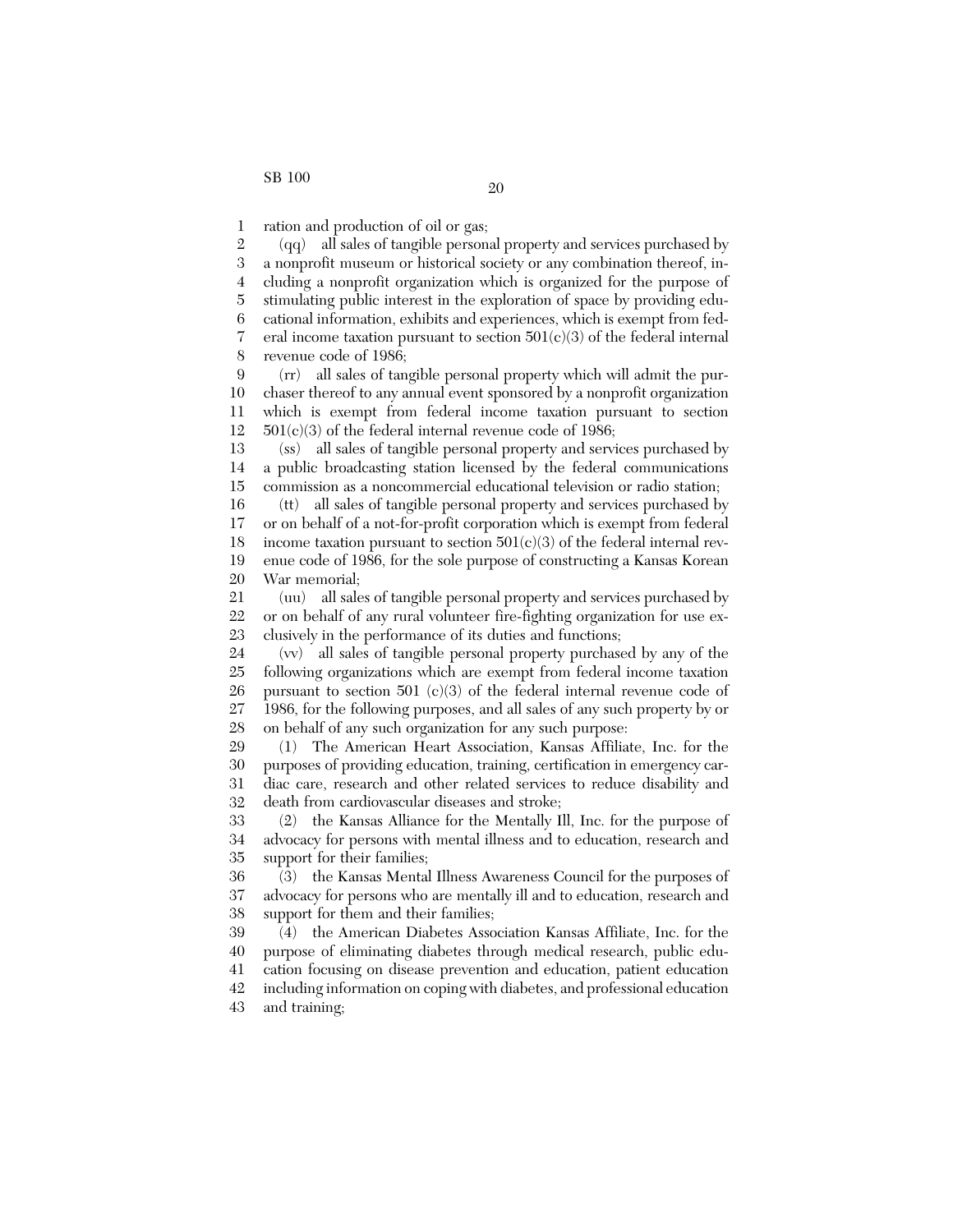1 2 3 4 5 (5) the American Lung Association of Kansas, Inc. for the purpose of eliminating all lung diseases through medical research, public education including information on coping with lung diseases, professional education and training related to lung disease and other related services to

reduce the incidence of disability and death due to lung disease;

6 7 8 9 (6) the Kansas chapters of the Alzheimer's Disease and Related Disorders Association, Inc. for the purpose of providing assistance and support to persons in Kansas with Alzheimer's disease, and their families and caregivers;

10 11 12 (7) the Kansas chapters of the Parkinson's disease association for the purpose of eliminating Parkinson's disease through medical research and public and professional education related to such disease;

13 14 15 (8) the National Kidney Foundation of Kansas and Western Missouri for the purpose of eliminating kidney disease through medical research and public and private education related to such disease;

16 17 18 (9) the heartstrings community foundation for the purpose of providing training, employment and activities for adults with developmental disabilities;

19 20 21 22 (10) the Cystic Fibrosis Foundation, Heart of America Chapter, for the purposes of assuring the development of the means to cure and control cystic fibrosis and improving the quality of life for those with the disease;

23 24 25 26 (11) the spina bifida association of Kansas for the purpose of providing financial, educational and practical aid to families and individuals with spina bifida. Such aid includes, but is not limited to, funding for medical devices, counseling and medical educational opportunities;

27 28 29 30 (12) the CHWC, Inc., for the purpose of rebuilding urban core neighborhoods through the construction of new homes, acquiring and renovating existing homes and other related activities, and promoting economic development in such neighborhoods;

31 32 (13) the cross-lines cooperative council for the purpose of providing social services to low income individuals and families;

33 34 35 36 (14) the Dreams Work, Inc., for the purpose of providing young adult day services to individuals with developmental disabilities and assisting families in avoiding institutional or nursing home care for a developmentally disabled member of their family;

37 38 39 40 41 (15) the KSDS, Inc., for the purpose of promoting the independence and inclusion of people with disabilities as fully participating and contributing members of their communities and society through the training and providing of guide and service dogs to people with disabilities, and providing disability education and awareness to the general public;

42 43 (16) the lyme association of greater Kansas City, Inc., for the purpose of providing support to persons with lyme disease and public education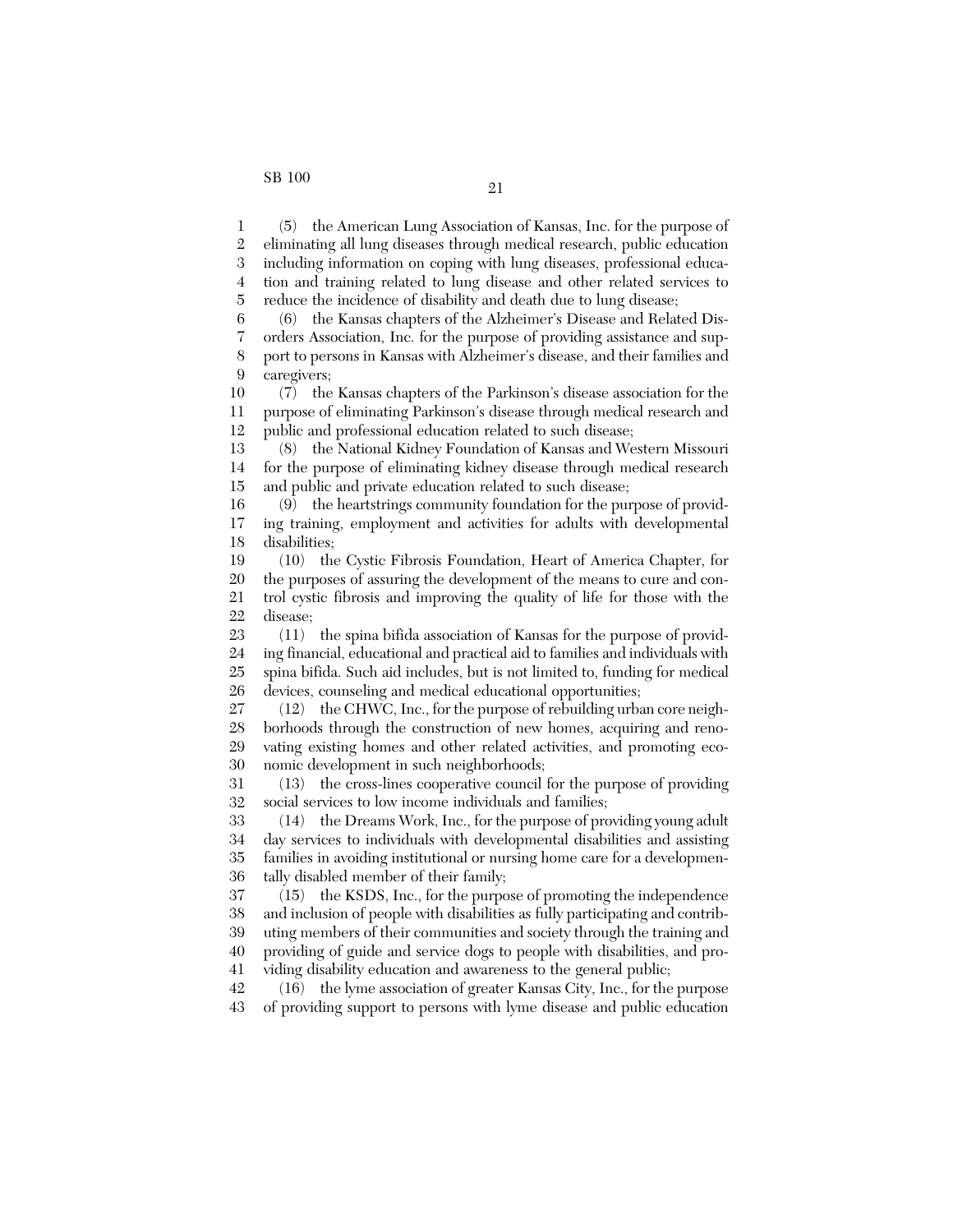43

1 relating to the prevention, treatment and cure of lyme disease;

2 3 (17) the Dream Factory, Inc., for the purpose of granting the dreams of children with critical and chronic illnesses;

4 5 6 7 (18) the Ottawa Suzuki Strings, Inc., for the purpose of providing students and families with education and resources necessary to enable each child to develop fine character and musical ability to the fullest potential;

8 9 10 11 (19) the International Association of Lions Clubs for the purpose of creating and fostering a spirit of understanding among all people for humanitarian needs by providing voluntary services through community involvement and international cooperation;

12 13 14 15 (20) the Johnson county young matrons, inc., for the purpose of promoting a positive future for members of the community through volunteerism, financial support and education through the efforts of an all volunteer organization;

16 17 18 19 (21) the American Cancer Society, Inc., for the purpose of eliminating cancer as a major health problem by preventing cancer, saving lives and diminishing suffering from cancer, through research, education, advocacy and service;

20 21 (22) the community services of Shawnee, inc., for the purpose of providing food and clothing to those in need; and

22 23 (23) the angel babies association, for the purpose of providing assistance, support and items of necessity to teenage mothers and their babies;

24 25 26 (ww) all sales of tangible personal property purchased by the Habitat for Humanity for the exclusive use of being incorporated within a housing project constructed by such organization;

27 28 29 30 31 32 33 34 35 36 37 38 39 40 41 42 (xx) all sales of tangible personal property and services purchased by a nonprofit zoo which is exempt from federal income taxation pursuant to section  $501(c)(3)$  of the federal internal revenue code of 1986, or on behalf of such zoo by an entity itself exempt from federal income taxation pursuant to section  $501(c)(3)$  of the federal internal revenue code of 1986 contracted with to operate such zoo and all sales of tangible personal property or services purchased by a contractor for the purpose of constructing, equipping, reconstructing, maintaining, repairing, enlarging, furnishing or remodeling facilities for any nonprofit zoo which would be exempt from taxation under the provisions of this section if purchased directly by such nonprofit zoo or the entity operating such zoo. Nothing in this subsection shall be deemed to exempt the purchase of any construction machinery, equipment or tools used in the constructing, equipping, reconstructing, maintaining, repairing, enlarging, furnishing or remodeling facilities for any nonprofit zoo. When any nonprofit zoo shall contract for the purpose of constructing, equipping, reconstructing, main-

taining, repairing, enlarging, furnishing or remodeling facilities, it shall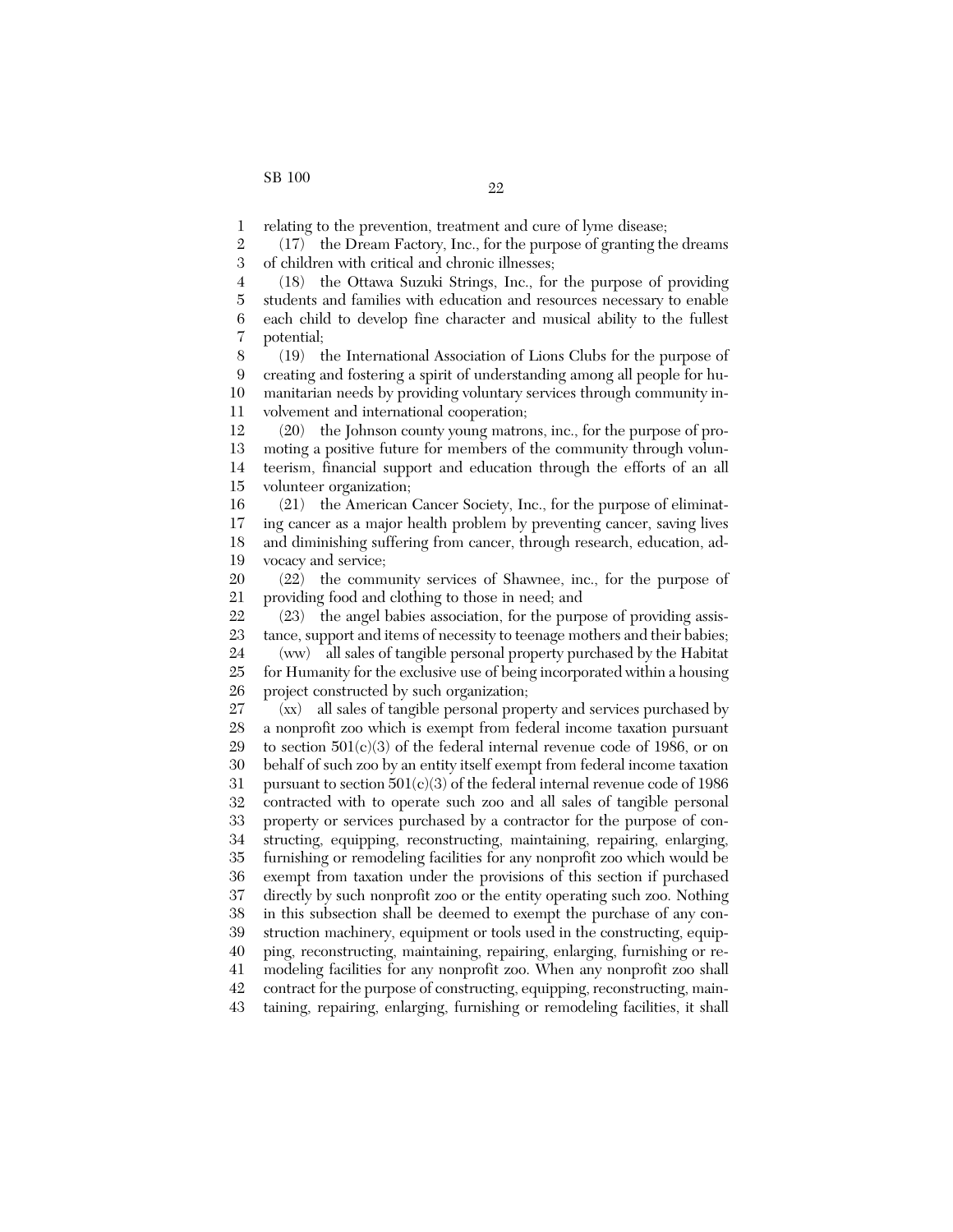1 2 3 4 5 6 7 8 9 10 11 12 13 14 15 16 17 18 19 20 21 22 23 24 25 26 27 28 obtain from the state and furnish to the contractor an exemption certificate for the project involved, and the contractor may purchase materials for incorporation in such project. The contractor shall furnish the number of such certificate to all suppliers from whom such purchases are made, and such suppliers shall execute invoices covering the same bearing the number of such certificate. Upon completion of the project the contractor shall furnish to the nonprofit zoo concerned a sworn statement, on a form to be provided by the director of taxation, that all purchases so made were entitled to exemption under this subsection. All invoices shall be held by the contractor for a period of five years and shall be subject to audit by the director of taxation. If any materials purchased under such a certificate are found not to have been incorporated in the building or other project or not to have been returned for credit or the sales or compensating tax otherwise imposed upon such materials which will not be so incorporated in the building or other project reported and paid by such contractor to the director of taxation not later than the 20th day of the month following the close of the month in which it shall be determined that such materials will not be used for the purpose for which such certificate was issued, the nonprofit zoo concerned shall be liable for tax on all materials purchased for the project, and upon payment thereof it may recover the same from the contractor together with reasonable attorney fees. Any contractor or any agent, employee or subcontractor thereof, who shall use or otherwise dispose of any materials purchased under such a certificate for any purpose other than that for which such a certificate is issued without the payment of the sales or compensating tax otherwise imposed upon such materials, shall be guilty of a misdemeanor and, upon conviction therefor, shall be subject to the penalties provided for in subsection  $(g)$  of K.S.A. 79-3615, and amendments thereto;

29 30 31 (yy) all sales of tangible personal property and services purchased by a parent-teacher association or organization, and all sales of tangible personal property by or on behalf of such association or organization;

32 33 34 35 36 37 38 39 40 41 (zz) all sales of machinery and equipment purchased by over-the-air, free access radio or television station which is used directly and primarily for the purpose of producing a broadcast signal or is such that the failure of the machinery or equipment to operate would cause broadcasting to cease. For purposes of this subsection, machinery and equipment shall include, but not be limited to, that required by rules and regulations of the federal communications commission, and all sales of electricity which are essential or necessary for the purpose of producing a broadcast signal or is such that the failure of the electricity would cause broadcasting to cease;

42 43 (aaa) all sales of tangible personal property and services purchased by a religious organization which is exempt from federal income taxation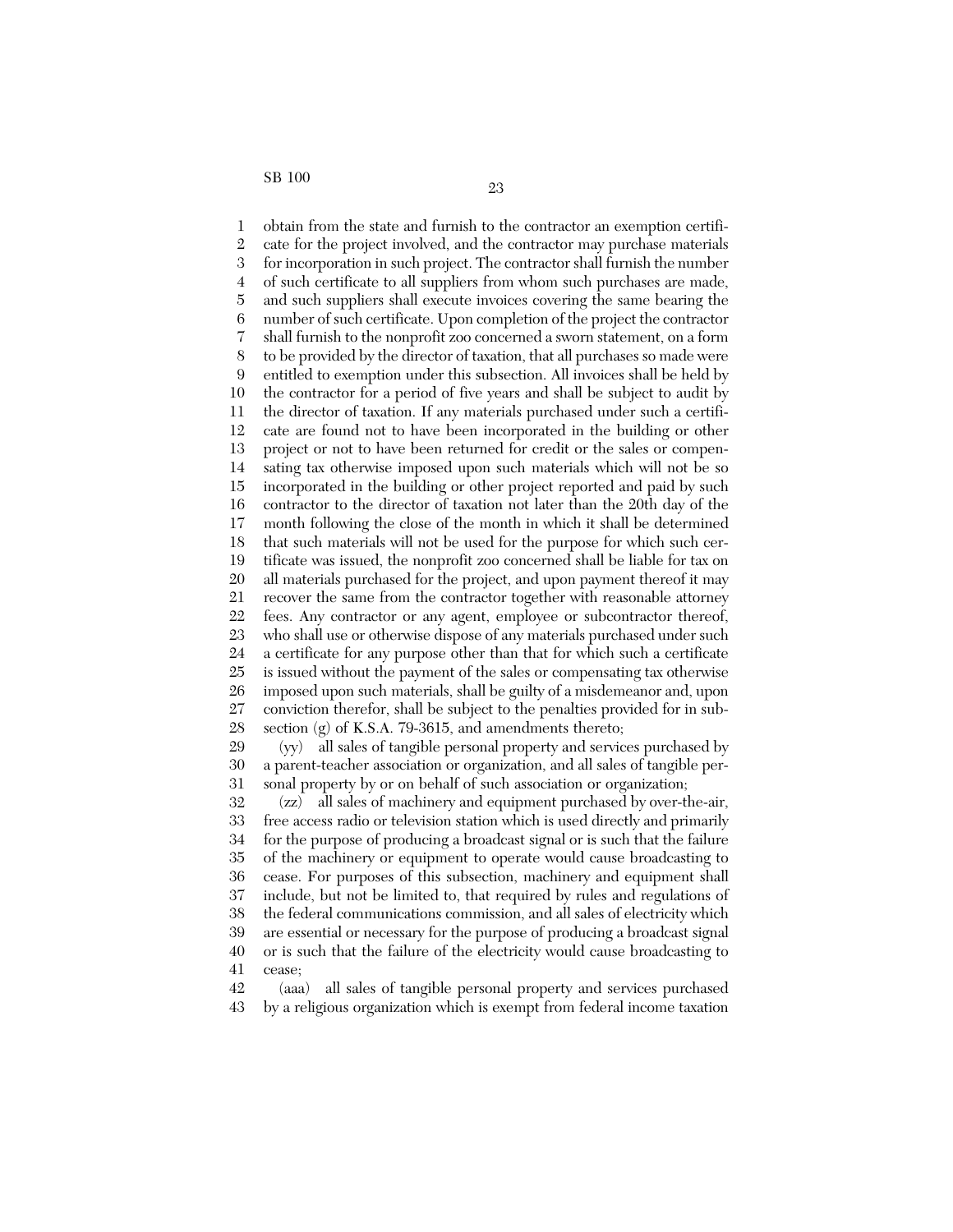1 2 3 4 5 6 7 8 9 10 11 12 13 14 15 16 17 18 19 20 21 22 23 24 25 26 27 28 29 30 31 32 33 34 35 36 37 38 39 40 41 42 43 pursuant to section  $501(c)(3)$  of the federal internal revenue code, and used exclusively for religious purposes, and all sales of tangible personal property or services purchased by a contractor for the purpose of constructing, equipping, reconstructing, maintaining, repairing, enlarging, furnishing or remodeling facilities for any such organization which would be exempt from taxation under the provisions of this section if purchased directly by such organization. Nothing in this subsection shall be deemed to exempt the purchase of any construction machinery, equipment or tools used in the constructing, equipping, reconstructing, maintaining, repairing, enlarging, furnishing or remodeling facilities for any such organization. When any such organization shall contract for the purpose of constructing, equipping, reconstructing, maintaining, repairing, enlarging, furnishing or remodeling facilities, it shall obtain from the state and furnish to the contractor an exemption certificate for the project involved, and the contractor may purchase materials for incorporation in such project. The contractor shall furnish the number of such certificate to all suppliers from whom such purchases are made, and such suppliers shall execute invoices covering the same bearing the number of such certificate. Upon completion of the project the contractor shall furnish to such organization concerned a sworn statement, on a form to be provided by the director of taxation, that all purchases so made were entitled to exemption under this subsection. All invoices shall be held by the contractor for a period of five years and shall be subject to audit by the director of taxation. If any materials purchased under such a certificate are found not to have been incorporated in the building or other project or not to have been returned for credit or the sales or compensating tax otherwise imposed upon such materials which will not be so incorporated in the building or other project reported and paid by such contractor to the director of taxation not later than the 20th day of the month following the close of the month in which it shall be determined that such materials will not be used for the purpose for which such certificate was issued, such organization concerned shall be liable for tax on all materials purchased for the project, and upon payment thereof it may recover the same from the contractor together with reasonable attorney fees. Any contractor or any agent, employee or subcontractor thereof, who shall use or otherwise dispose of any materials purchased under such a certificate for any purpose other than that for which such a certificate is issued without the payment of the sales or compensating tax otherwise imposed upon such materials, shall be guilty of a misdemeanor and, upon conviction therefor, shall be subject to the penalties provided for in subsection (g) of K.S.A. 79-3615, and amendments thereto. Sales tax paid on and after July 1, 1998, but prior to the effective date of this act upon the gross receipts received from any sale exempted by the amendatory provisions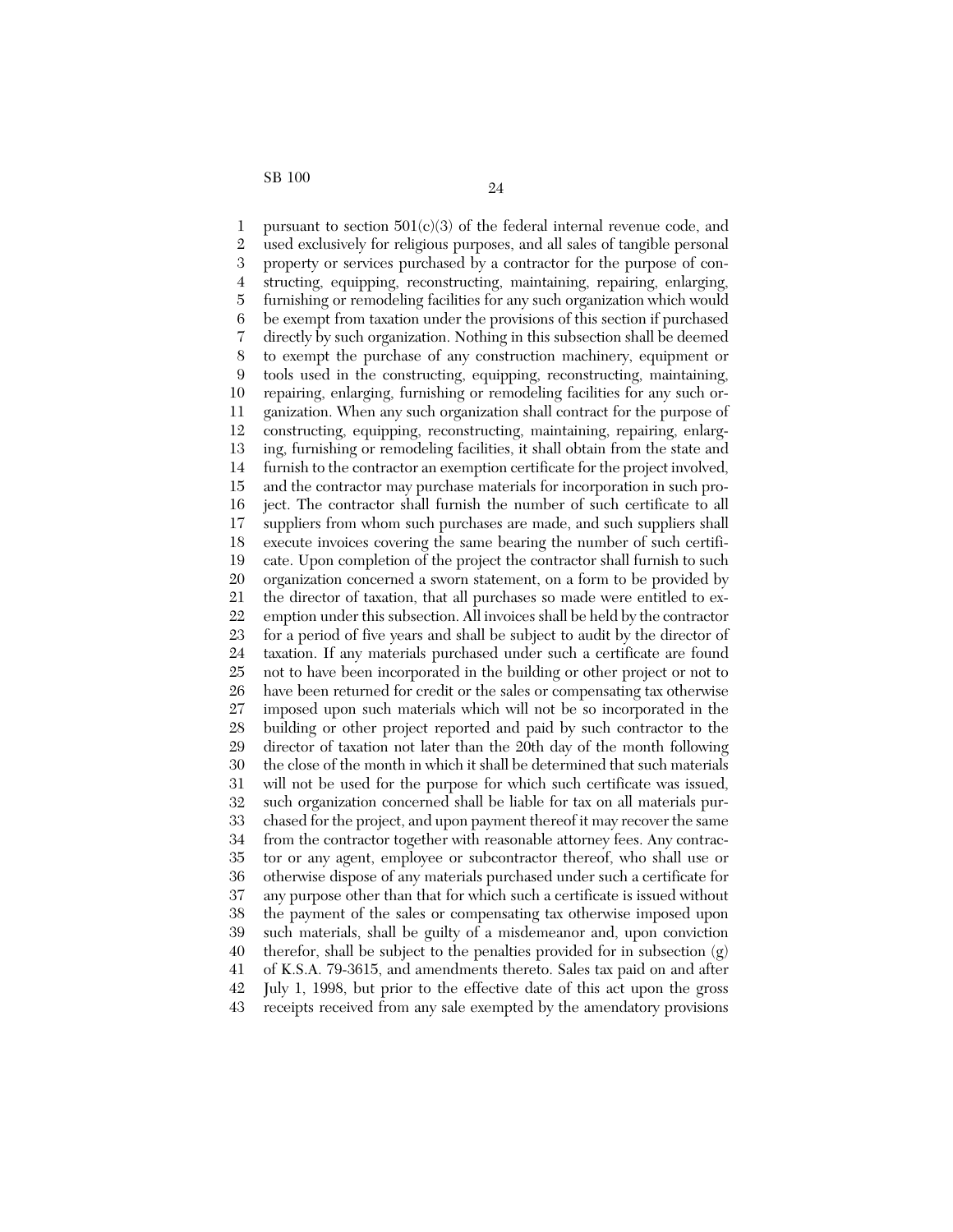1 2 3 4 5 6 7 8 9 10 11 12 13 14 of this subsection shall be refunded. Each claim for a sales tax refund shall be verified and submitted to the director of taxation upon forms furnished by the director and shall be accompanied by any additional documentation required by the director. The director shall review each claim and shall refund that amount of sales tax paid as determined under the provisions of this subsection. All refunds shall be paid from the sales tax refund fund upon warrants of the director of accounts and reports pursuant to vouchers approved by the director or the director's designee; (bbb) all sales of food for human consumption by an organization which is exempt from federal income taxation pursuant to section 501  $(c)(3)$  of the federal internal revenue code of 1986, pursuant to a food distribution program which offers such food at a price below cost in exchange for the performance of community service by the purchaser thereof;

15 16 17 18 19 20 21 22 23 24 25 26 27 28 29 30 31 32 33 34 35 36 37 38 39 40 41 42 43 (ccc) on and after July 1, 1999, all sales of tangible personal property and services purchased by a primary care clinic or health center the primary purpose of which is to provide services to medically underserved individuals and families, and which is exempt from federal income taxation pursuant to section  $501 \text{ (c)}(3)$  of the federal internal revenue code, and all sales of tangible personal property or services purchased by a contractor for the purpose of constructing, equipping, reconstructing, maintaining, repairing, enlarging, furnishing or remodeling facilities for any such clinic or center which would be exempt from taxation under the provisions of this section if purchased directly by such clinic or center. Nothing in this subsection shall be deemed to exempt the purchase of any construction machinery, equipment or tools used in the constructing, equipping, reconstructing, maintaining, repairing, enlarging, furnishing or remodeling facilities for any such clinic or center. When any such clinic or center shall contract for the purpose of constructing, equipping, reconstructing, maintaining, repairing, enlarging, furnishing or remodeling facilities, it shall obtain from the state and furnish to the contractor an exemption certificate for the project involved, and the contractor may purchase materials for incorporation in such project. The contractor shall furnish the number of such certificate to all suppliers from whom such purchases are made, and such suppliers shall execute invoices covering the same bearing the number of such certificate. Upon completion of the project the contractor shall furnish to such clinic or center concerned a sworn statement, on a form to be provided by the director of taxation, that all purchases so made were entitled to exemption under this subsection. All invoices shall be held by the contractor for a period of five years and shall be subject to audit by the director of taxation. If any materials purchased under such a certificate are found not to have been incorporated in the building or other project or not to have been returned for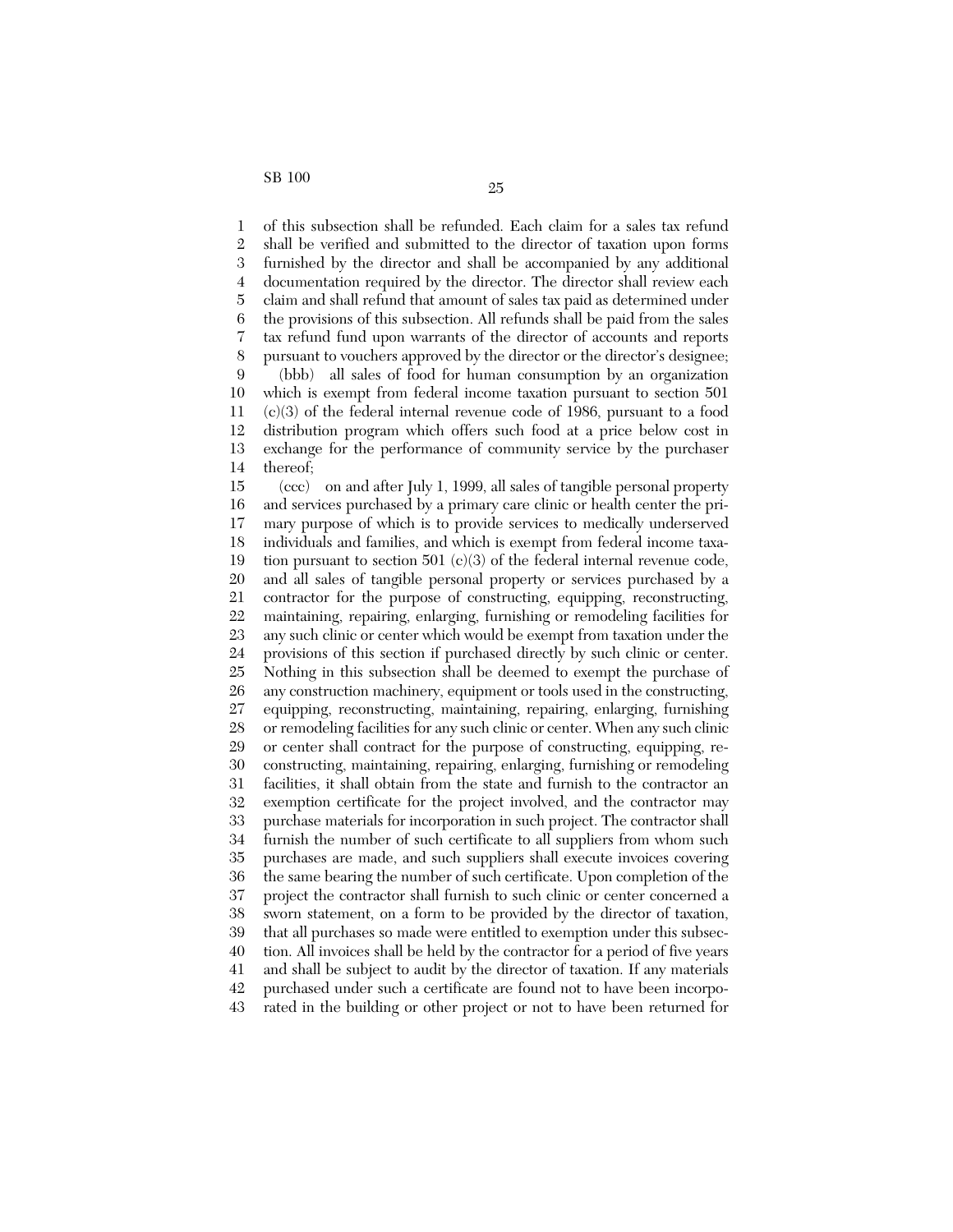1 2 3 4 5 6 7 8 9 10 11 12 13 14 15 16 credit or the sales or compensating tax otherwise imposed upon such materials which will not be so incorporated in the building or other project reported and paid by such contractor to the director of taxation not later than the 20th day of the month following the close of the month in which it shall be determined that such materials will not be used for the purpose for which such certificate was issued, such clinic or center concerned shall be liable for tax on all materials purchased for the project, and upon payment thereof it may recover the same from the contractor together with reasonable attorney fees. Any contractor or any agent, employee or subcontractor thereof, who shall use or otherwise dispose of any materials purchased under such a certificate for any purpose other than that for which such a certificate is issued without the payment of the sales or compensating tax otherwise imposed upon such materials, shall be guilty of a misdemeanor and, upon conviction therefor, shall be subject to the penalties provided for in subsection  $(g)$  of K.S.A. 79-3615, and amendments thereto;

17 18 19 20 21 22 23 24 25 26 27 (ddd) on and after January 1, 1999, and before January 1, 2000, all sales of materials and services purchased by any class II or III railroad as classified by the federal surface transportation board for the construction, renovation, repair or replacement of class II or III railroad track and facilities used directly in interstate commerce. In the event any such track or facility for which materials and services were purchased sales tax exempt is not operational for five years succeeding the allowance of such exemption, the total amount of sales tax which would have been payable except for the operation of this subsection shall be recouped in accordance with rules and regulations adopted for such purpose by the secretary of revenue;

28 29 30 31 (eee) on and after January 1, 1999, and before January 1, 2001, all sales of materials and services purchased for the original construction, reconstruction, repair or replacement of grain storage facilities, including railroad sidings providing access thereto;

32 33 34 35 36 37 38 39 40 41 42 43 (fff) all sales of material handling equipment, racking systems and other related machinery and equipment that is used for the handling, movement or storage of tangible personal property in a warehouse or distribution facility in this state; all sales of installation, repair and maintenance services performed on such machinery and equipment; and all sales of repair and replacement parts for such machinery and equipment. For purposes of this subsection, a warehouse or distribution facility means a single, fixed location that consists of buildings or structures in a contiguous area where storage or distribution operations are conducted that are separate and apart from the business' retail operations, if any, and which do not otherwise qualify for exemption as occurring at a manufacturing or processing plant or facility. Material handling and storage equipment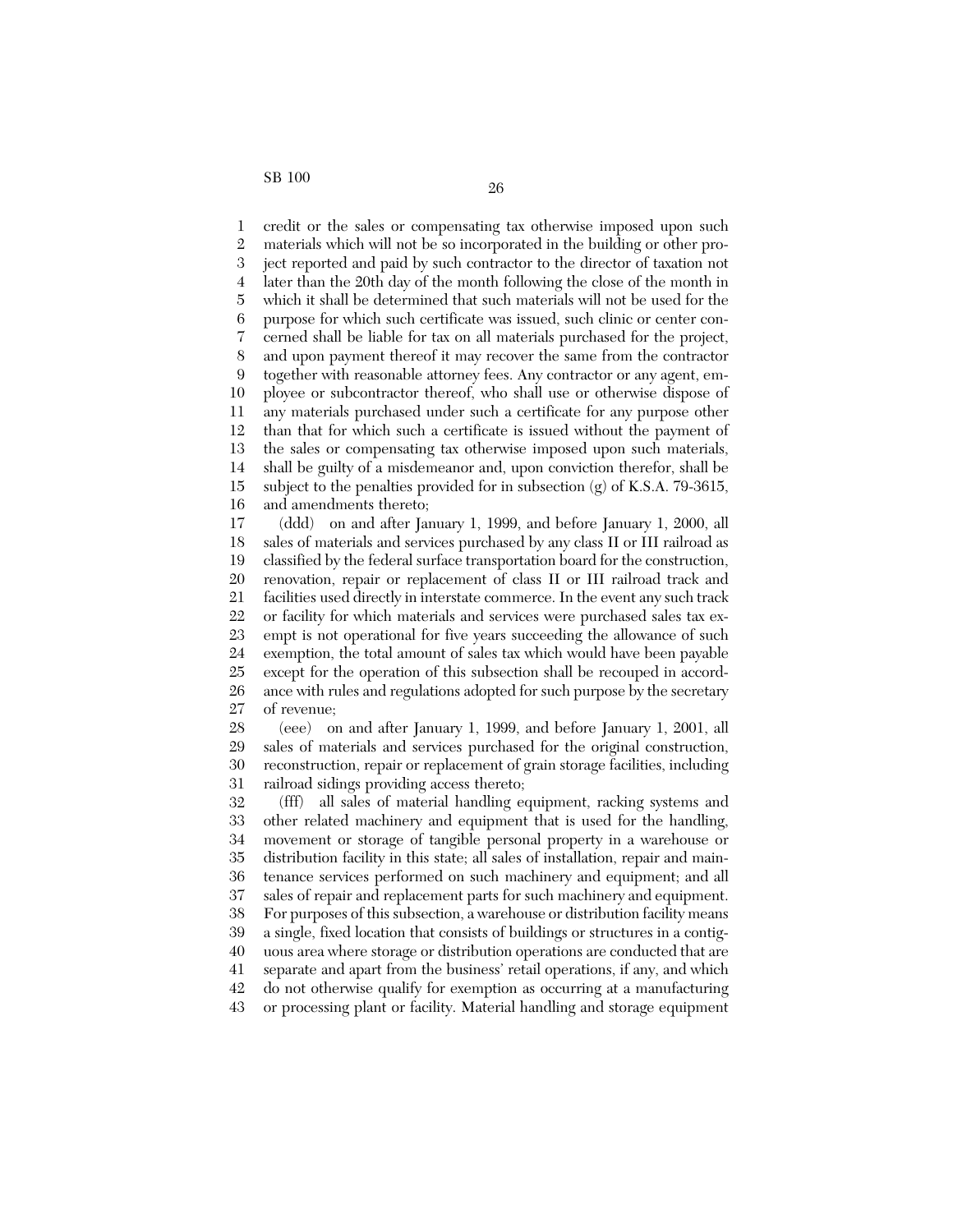1 2 3 4 shall include aeration, dust control, cleaning, handling and other such equipment that is used in a public grain warehouse or other commercial grain storage facility, whether used for grain handling, grain storage, grain refining or processing, or other grain treatment operation;

5 6 7 8 9 (ggg) all sales of tangible personal property and services purchased by or on behalf of the Kansas Academy of Science which is exempt from federal income taxation pursuant to section  $501(c)(3)$  of the federal internal revenue code of 1986, and used solely by such academy for the preparation, publication and dissemination of education materials;

10 11 12 (hhh) all sales of tangible personal property and services purchased by or on behalf of all domestic violence shelters that are member agencies of the Kansas coalition against sexual and domestic violence;

13 14 15 16 17 18 19 20 21 22 23 24 25 26 27 28 29 30 31 32 33 34 35 36 37 38 39 40 41 42 (iii) all sales of personal property and services purchased by an organization which is exempt from federal income taxation pursuant to section 501(c)(3) of the federal internal revenue code of 1986, and which such personal property and services are used by any such organization in the collection, storage and distribution of food products to nonprofit organizations which distribute such food products to persons pursuant to a food distribution program on a charitable basis without fee or charge, and all sales of tangible personal property or services purchased by a contractor for the purpose of constructing, equipping, reconstructing, maintaining, repairing, enlarging, furnishing or remodeling facilities used for the collection and storage of such food products for any such organization which is exempt from federal income taxation pursuant to section  $501(c)(3)$  of the federal internal revenue code of 1986, which would be exempt from taxation under the provisions of this section if purchased directly by such organization. Nothing in this subsection shall be deemed to exempt the purchase of any construction machinery, equipment or tools used in the constructing, equipping, reconstructing, maintaining, repairing, enlarging, furnishing or remodeling facilities for any such organization. When any such organization shall contract for the purpose of constructing, equipping, reconstructing, maintaining, repairing, enlarging, furnishing or remodeling facilities, it shall obtain from the state and furnish to the contractor an exemption certificate for the project involved, and the contractor may purchase materials for incorporation in such project. The contractor shall furnish the number of such certificate to all suppliers from whom such purchases are made, and such suppliers shall execute invoices covering the same bearing the number of such certificate. Upon completion of the project the contractor shall furnish to such organization concerned a sworn statement, on a form to be provided by the director of taxation, that all purchases so made were entitled to exemption under this subsection. All invoices shall be held by the contractor

43 for a period of five years and shall be subject to audit by the director of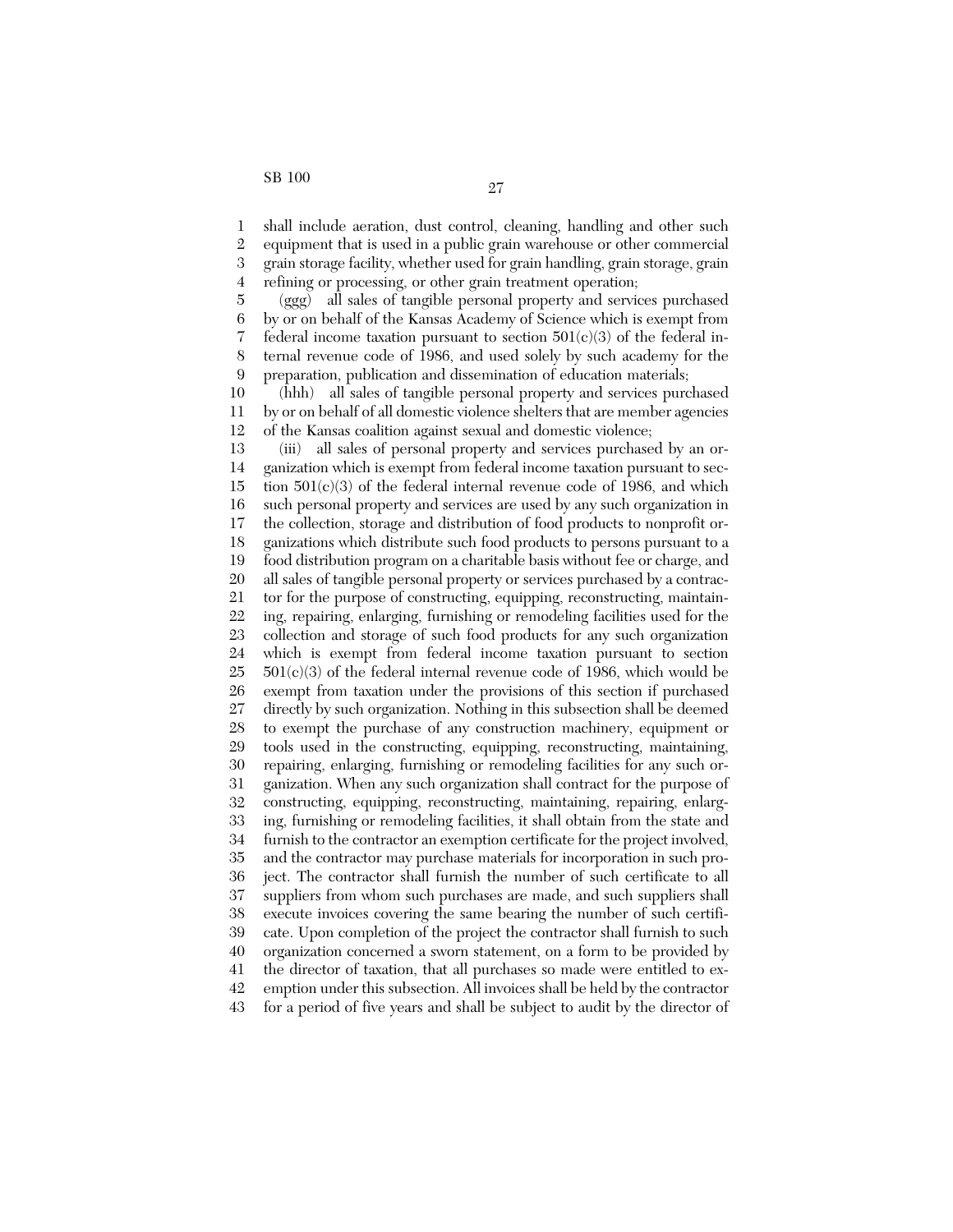1 2 3 4 5 6 7 8 9 10 11 12 13 14 15 16 17 18 19 20 21 22 23 24 25 26 27 28 taxation. If any materials purchased under such a certificate are found not to have been incorporated in such facilities or not to have been returned for credit or the sales or compensating tax otherwise imposed upon such materials which will not be so incorporated in such facilities reported and paid by such contractor to the director of taxation not later than the 20th day of the month following the close of the month in which it shall be determined that such materials will not be used for the purpose for which such certificate was issued, such organization concerned shall be liable for tax on all materials purchased for the project, and upon payment thereof it may recover the same from the contractor together with reasonable attorney fees. Any contractor or any agent, employee or subcontractor thereof, who shall use or otherwise dispose of any materials purchased under such a certificate for any purpose other than that for which such a certificate is issued without the payment of the sales or compensating tax otherwise imposed upon such materials, shall be guilty of a misdemeanor and, upon conviction therefor, shall be subject to the penalties provided for in subsection  $(g)$  of K.S.A. 79-3615, and amendments thereto. Sales tax paid on and after July 1, 2005, but prior to the effective date of this act upon the gross receipts received from any sale exempted by the amendatory provisions of this subsection shall be refunded. Each claim for a sales tax refund shall be verified and submitted to the director of taxation upon forms furnished by the director and shall be accompanied by any additional documentation required by the director. The director shall review each claim and shall refund that amount of sales tax paid as determined under the provisions of this subsection. All refunds shall be paid from the sales tax refund fund upon warrants of the director of accounts and reports pursuant to vouchers approved by the director or the director's designee;

29 30 31 32 33 34 35 36 37 38 39 40 41 42 43 (jjj) all sales of dietary supplements dispensed pursuant to a prescription order by a licensed practitioner or a mid-level practitioner as defined by K.S.A. 65-1626, and amendments thereto. As used in this subsection, "dietary supplement" means any product, other than tobacco, intended to supplement the diet that: (1) Contains one or more of the following dietary ingredients: A vitamin, a mineral, an herb or other botanical, an amino acid, a dietary substance for use by humans to supplement the diet by increasing the total dietary intake or a concentrate, metabolite, constituent, extract or combination of any such ingredient; (2) is intended for ingestion in tablet, capsule, powder, softgel, gelcap or liquid form, or if not intended for ingestion, in such a form, is not represented as conventional food and is not represented for use as a sole item of a meal or of the diet; and (3) is required to be labeled as a dietary supplement, identifiable by the supplemental facts box found on the label and as required pursuant to 21 C.F.R.§ 101.36;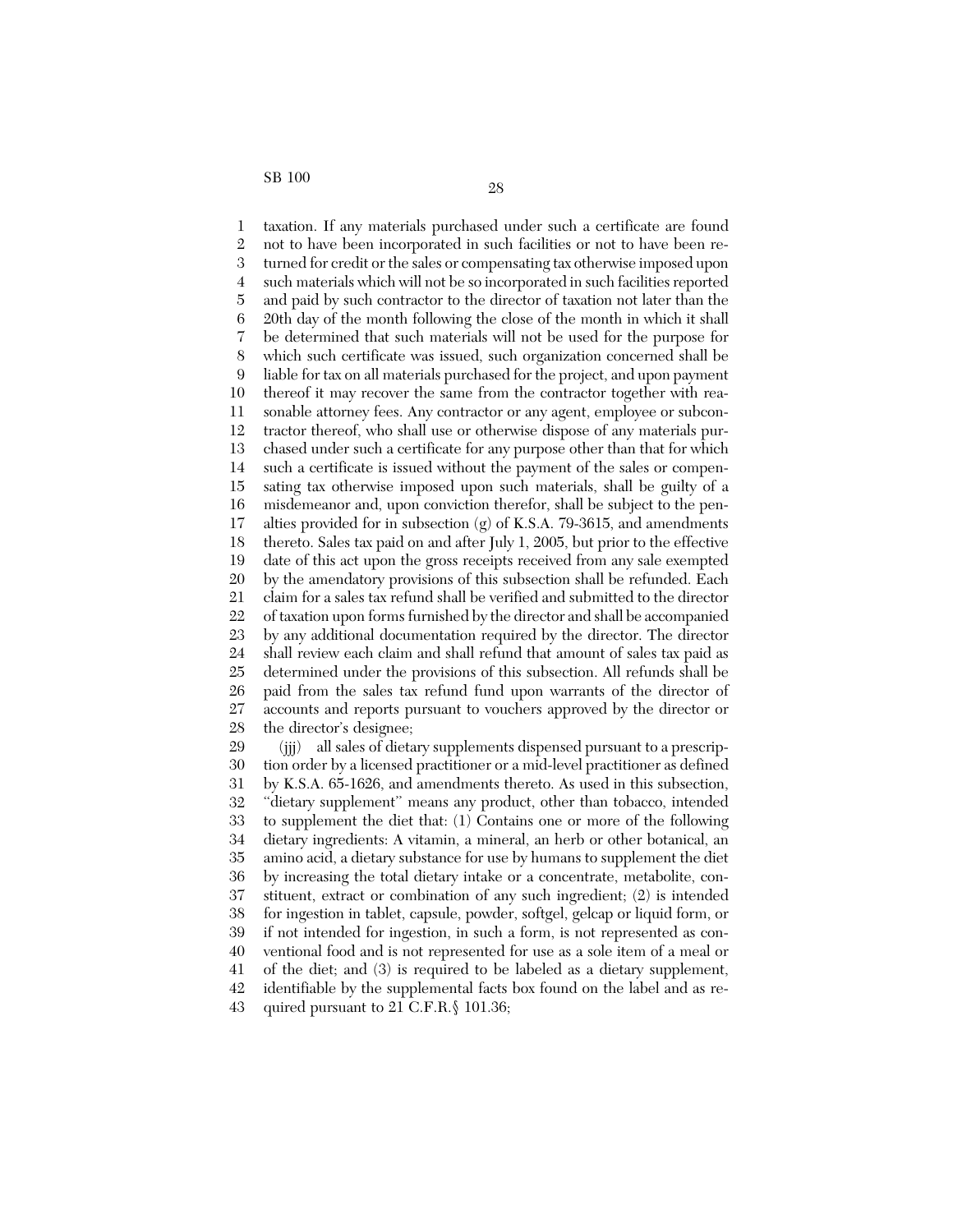1 2 3 4 5 6 7 8 9 (lll) all sales of tangible personal property and services purchased by special olympics Kansas, inc. for the purpose of providing year-round sports training and athletic competition in a variety of olympic-type sports for individuals with intellectual disabilities by giving them continuing opportunities to develop physical fitness, demonstrate courage, experience joy and participate in a sharing of gifts, skills and friendship with their families, other special olympics athletes and the community, and activities provided or sponsored by such organization, and all sales of tangible personal property by or on behalf of any such organization;

10 11 12 13 14 15 (mmm) all sales of tangible personal property purchased by or on behalf of the Marillac Center, Inc., which is exempt from federal income taxation pursuant to section  $501(c)(3)$  of the federal internal revenue code, for the purpose of providing psycho-social-biological and special education services to children, and all sales of any such property by or on behalf of such organization for such purpose;

16 17 18 19 20 (nnn) all sales of tangible personal property and services purchased by the West Sedgwick County-Sunrise Rotary Club and Sunrise Charitable Fund for the purpose of constructing a boundless playground which is an integrated, barrier free and developmentally advantageous play environment for children of all abilities and disabilities;

21 22 23 24 (ooo) all sales of tangible personal property by or on behalf of a public library serving the general public and supported in whole or in part with tax money or a not-for-profit organization whose purpose is to raise funds for or provide services or other benefits to any such public library;

25 26 27 28 29 30 31 (ppp) all sales of tangible personal property and services purchased by or on behalf of a homeless shelter which is exempt from federal income taxation pursuant to section  $501(c)(3)$  of the federal income tax code of 1986, and used by any such homeless shelter to provide emergency and transitional housing for individuals and families experiencing homelessness, and all sales of any such property by or on behalf of any such homeless shelter for any such purpose;

32 33 34 35 36 37 38 39 40 41 42 43 (qqq) all sales of tangible personal property and services purchased by TLC for children and families, inc., hereinafter referred to as TLC, which is exempt from federal income taxation pursuant to section  $501(c)(3)$  of the federal internal revenue code of 1986, and which such property and services are used for the purpose of providing emergency shelter and treatment for abused and neglected children as well as meeting additional critical needs for children, juveniles and family, and all sales of any such property by or on behalf of TLC for any such purpose; and all sales of tangible personal property or services purchased by a contractor for the purpose of constructing, maintaining, repairing, enlarging, furnishing or remodeling facilities for the operation of services for TLC for any such purpose which would be exempt from taxation under the pro-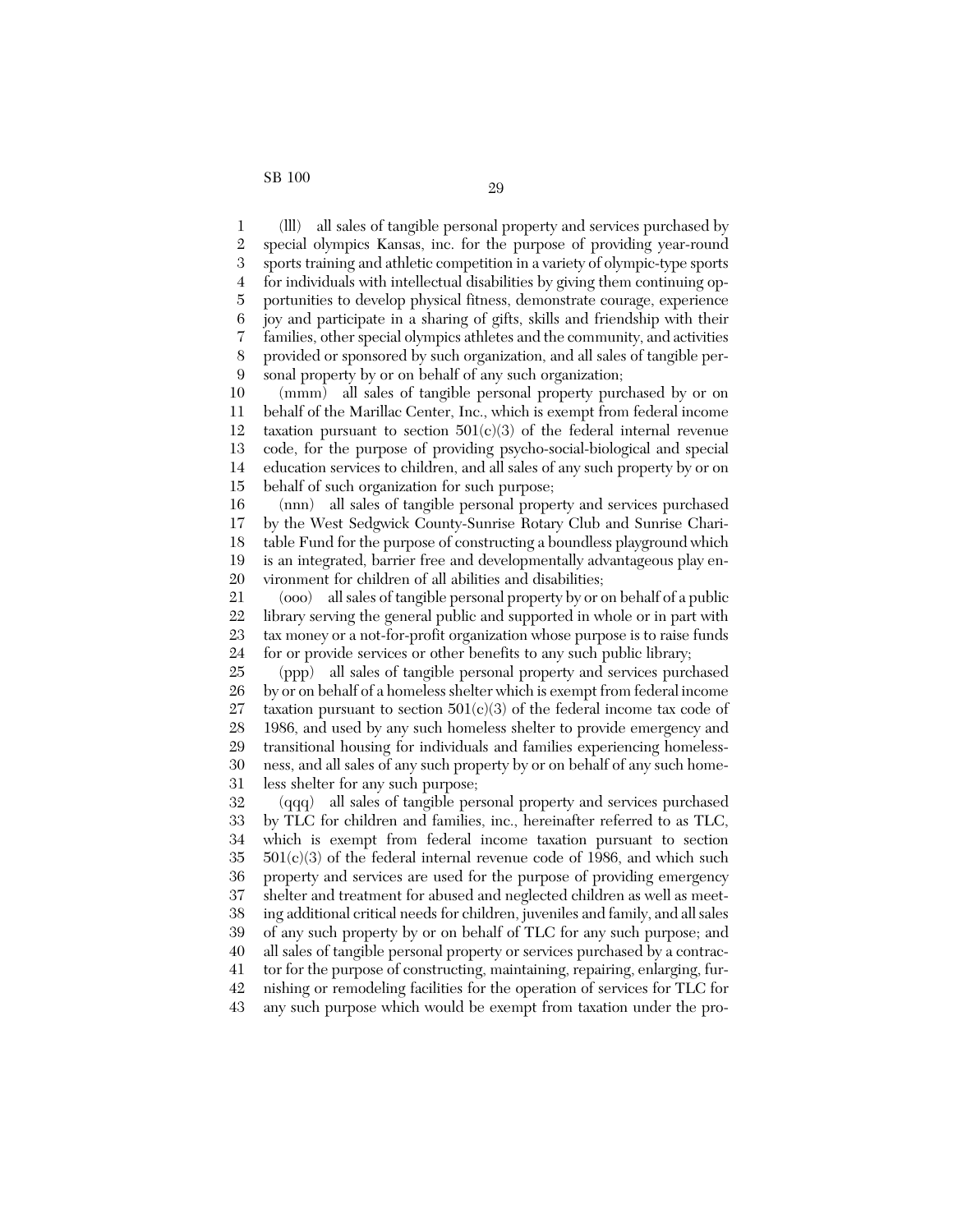1 2 3 4 5 6 7 8 9 10 11 12 13 14 15 16 17 18 19 20 21 22 23 24 25 26 27 28 29 30 31 32 33 34 35 visions of this section if purchased directly by TLC. Nothing in this subsection shall be deemed to exempt the purchase of any construction machinery, equipment or tools used in the constructing, maintaining, repairing, enlarging, furnishing or remodeling such facilities for TLC. When TLC contracts for the purpose of constructing, maintaining, repairing, enlarging, furnishing or remodeling such facilities, it shall obtain from the state and furnish to the contractor an exemption certificate for the project involved, and the contractor may purchase materials for incorporation in such project. The contractor shall furnish the number of such certificate to all suppliers from whom such purchases are made, and such suppliers shall execute invoices covering the same bearing the number of such certificate. Upon completion of the project the contractor shall furnish to TLC a sworn statement, on a form to be provided by the director of taxation, that all purchases so made were entitled to exemption under this subsection. All invoices shall be held by the contractor for a period of five years and shall be subject to audit by the director of taxation. If any materials purchased under such a certificate are found not to have been incorporated in the building or other project or not to have been returned for credit or the sales or compensating tax otherwise imposed upon such materials which will not be so incorporated in the building or other project reported and paid by such contractor to the director of taxation not later than the 20th day of the month following the close of the month in which it shall be determined that such materials will not be used for the purpose for which such certificate was issued, TLC shall be liable for tax on all materials purchased for the project, and upon payment thereof it may recover the same from the contractor together with reasonable attorney fees. Any contractor or any agent, employee or subcontractor thereof, who shall use or otherwise dispose of any materials purchased under such a certificate for any purpose other than that for which such a certificate is issued without the payment of the sales or compensating tax otherwise imposed upon such materials, shall be guilty of a misdemeanor and, upon conviction therefor, shall be subject to the penalties provided for in subsection  $(g)$  of K.S.A. 79-3615, and amendments thereto; (rrr) all sales of tangible personal property and services purchased by

36 37 38 39 40 41 42 any county law library maintained pursuant to law and sales of tangible personal property and services purchased by an organization which would have been exempt from taxation under the provisions of this subsection if purchased directly by the county law library for the purpose of providing legal resources to attorneys, judges, students and the general public, and all sales of any such property by or on behalf of any such county law library;

43 (sss) all sales of tangible personal property and services purchased by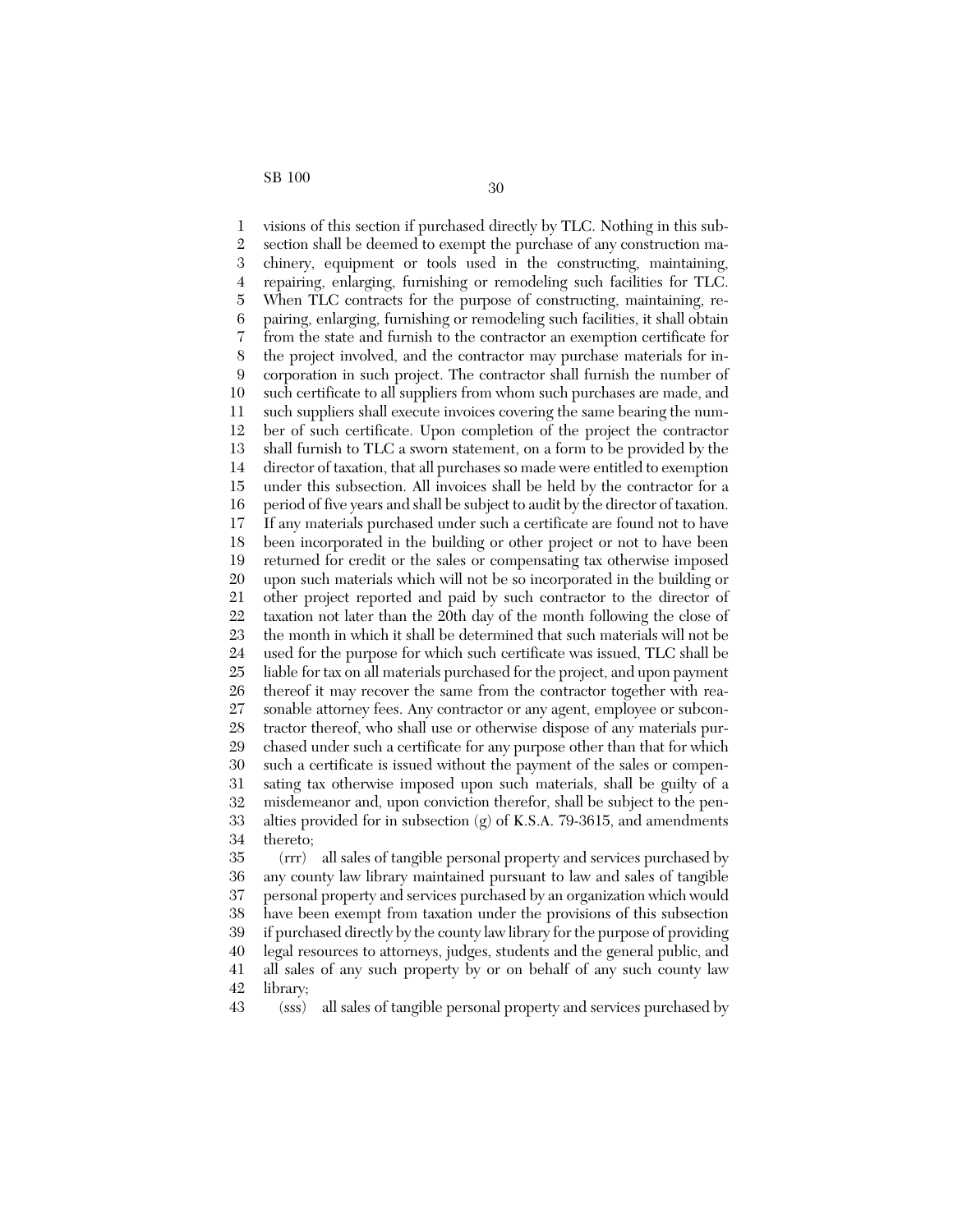1 2 3 4 5 6 7 8 9 10 11 12 13 14 15 16 17 18 19 20 21 22 23 24 25 26 27 28 29 30 31 32 33 34 35 36 37 38 39 40 41 42 43 catholic charities or youthville, hereinafter referred to as charitable family providers, which is exempt from federal income taxation pursuant to section 501(c)(3) of the federal internal revenue code of 1986, and which such property and services are used for the purpose of providing emergency shelter and treatment for abused and neglected children as well as meeting additional critical needs for children, juveniles and family, and all sales of any such property by or on behalf of charitable family providers for any such purpose; and all sales of tangible personal property or services purchased by a contractor for the purpose of constructing, maintaining, repairing, enlarging, furnishing or remodeling facilities for the operation of services for charitable family providers for any such purpose which would be exempt from taxation under the provisions of this section if purchased directly by charitable family providers. Nothing in this subsection shall be deemed to exempt the purchase of any construction machinery, equipment or tools used in the constructing, maintaining, repairing, enlarging, furnishing or remodeling such facilities for charitable family providers. When charitable family providers contracts for the purpose of constructing, maintaining, repairing, enlarging, furnishing or remodeling such facilities, it shall obtain from the state and furnish to the contractor an exemption certificate for the project involved, and the contractor may purchase materials for incorporation in such project. The contractor shall furnish the number of such certificate to all suppliers from whom such purchases are made, and such suppliers shall execute invoices covering the same bearing the number of such certificate. Upon completion of the project the contractor shall furnish to charitable family providers a sworn statement, on a form to be provided by the director of taxation, that all purchases so made were entitled to exemption under this subsection. All invoices shall be held by the contractor for a period of five years and shall be subject to audit by the director of taxation. If any materials purchased under such a certificate are found not to have been incorporated in the building or other project or not to have been returned for credit or the sales or compensating tax otherwise imposed upon such materials which will not be so incorporated in the building or other project reported and paid by such contractor to the director of taxation not later than the 20th day of the month following the close of the month in which it shall be determined that such materials will not be used for the purpose for which such certificate was issued, charitable family providers shall be liable for tax on all materials purchased for the project, and upon payment thereof it may recover the same from the contractor together with reasonable attorney fees. Any contractor or any agent, employee or subcontractor thereof, who shall use or otherwise dispose of any materials purchased under such a certificate for any purpose other than that for which such a certificate is issued without the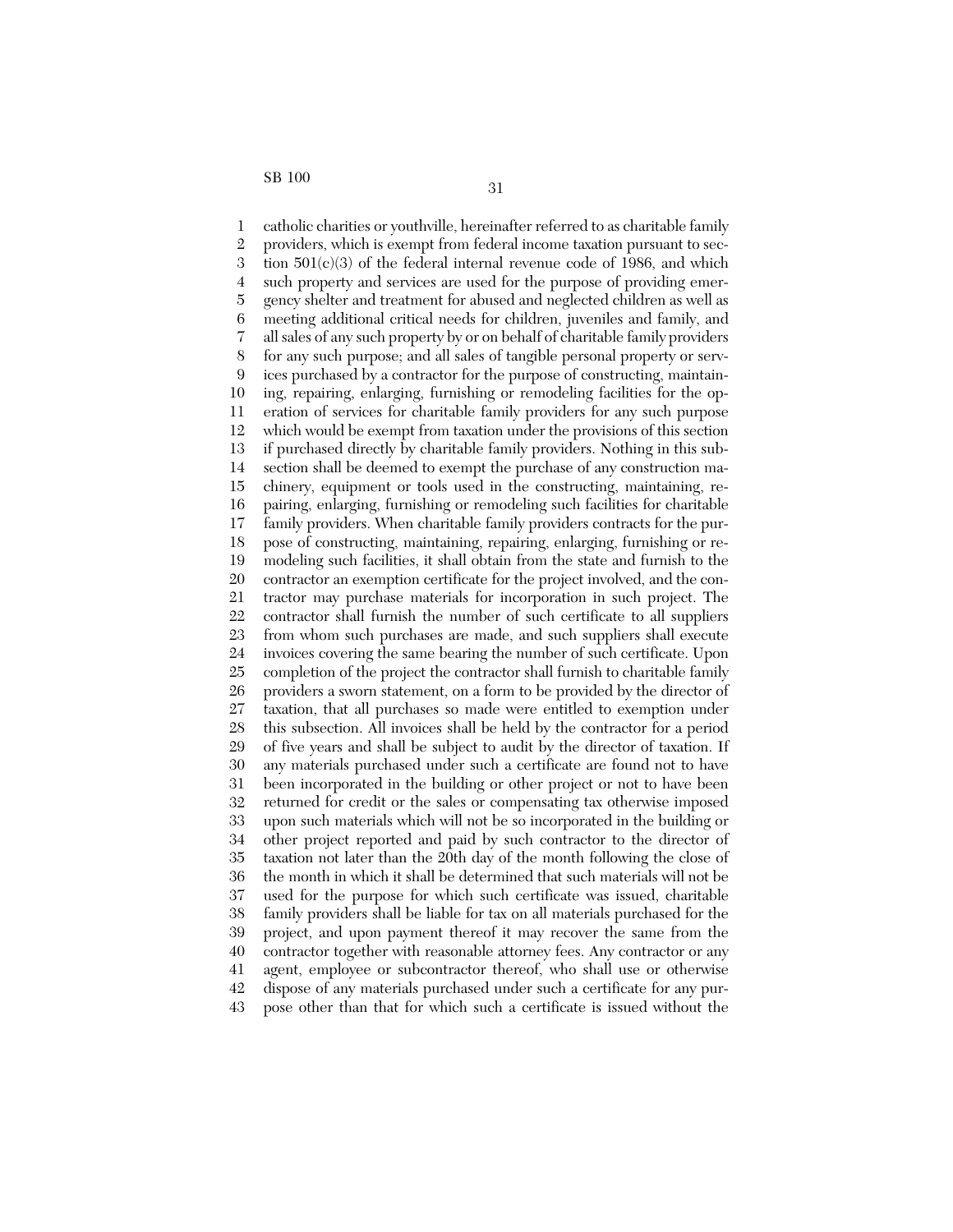1 2 3 4 payment of the sales or compensating tax otherwise imposed upon such materials, shall be guilty of a misdemeanor and, upon conviction therefor, shall be subject to the penalties provided for in subsection (g) of K.S.A. 79-3615, and amendments thereto;

5 6 7 8 9 10 11 12 13 14 15 16 17 18 19 20 21 22 23 24 25 26 27 28 29 30 31 32 33 34 35 36 37 38 39 40 41 42 43 (ttt) all sales of tangible personal property or services purchased by a contractor for a project for the purpose of restoring, constructing, equipping, reconstructing, maintaining, repairing, enlarging, furnishing or remodeling a home or facility owned by a nonprofit museum which has been granted an exemption pursuant to subsection (qq), which such home or facility is located in a city which has been designated as a qualified hometown pursuant to the provisions of K.S.A. 75-5071 et seq., and amendments thereto, and which such project is related to the purposes of K.S.A. 75-5071 et seq., and amendments thereto, and which would be exempt from taxation under the provisions of this section if purchased directly by such nonprofit museum. Nothing in this subsection shall be deemed to exempt the purchase of any construction machinery, equipment or tools used in the restoring, constructing, equipping, reconstructing, maintaining, repairing, enlarging, furnishing or remodeling a home or facility for any such nonprofit museum. When any such nonprofit museum shall contract for the purpose of restoring, constructing, equipping, reconstructing, maintaining, repairing, enlarging, furnishing or remodeling a home or facility, it shall obtain from the state and furnish to the contractor an exemption certificate for the project involved, and the contractor may purchase materials for incorporation in such project. The contractor shall furnish the number of such certificates to all suppliers from whom such purchases are made, and such suppliers shall execute invoices covering the same bearing the number of such certificate. Upon completion of the project, the contractor shall furnish to such nonprofit museum a sworn statement on a form to be provided by the director of taxation that all purchases so made were entitled to exemption under this subsection. All invoices shall be held by the contractor for a period of five years and shall be subject to audit by the director of taxation. If any materials purchased under such a certificate are found not to have been incorporated in the building or other project or not to have been returned for credit or the sales or compensating tax otherwise imposed upon such materials which will not be so incorporated in a home or facility or other project reported and paid by such contractor to the director of taxation not later than the 20th day of the month following the close of the month in which it shall be determined that such materials will not be used for the purpose for which such certificate was issued, such nonprofit museum shall be liable for tax on all materials purchased for the project, and upon payment thereof it may recover the same from the contractor together with reasonable attorney fees. Any contractor or any agent, employee or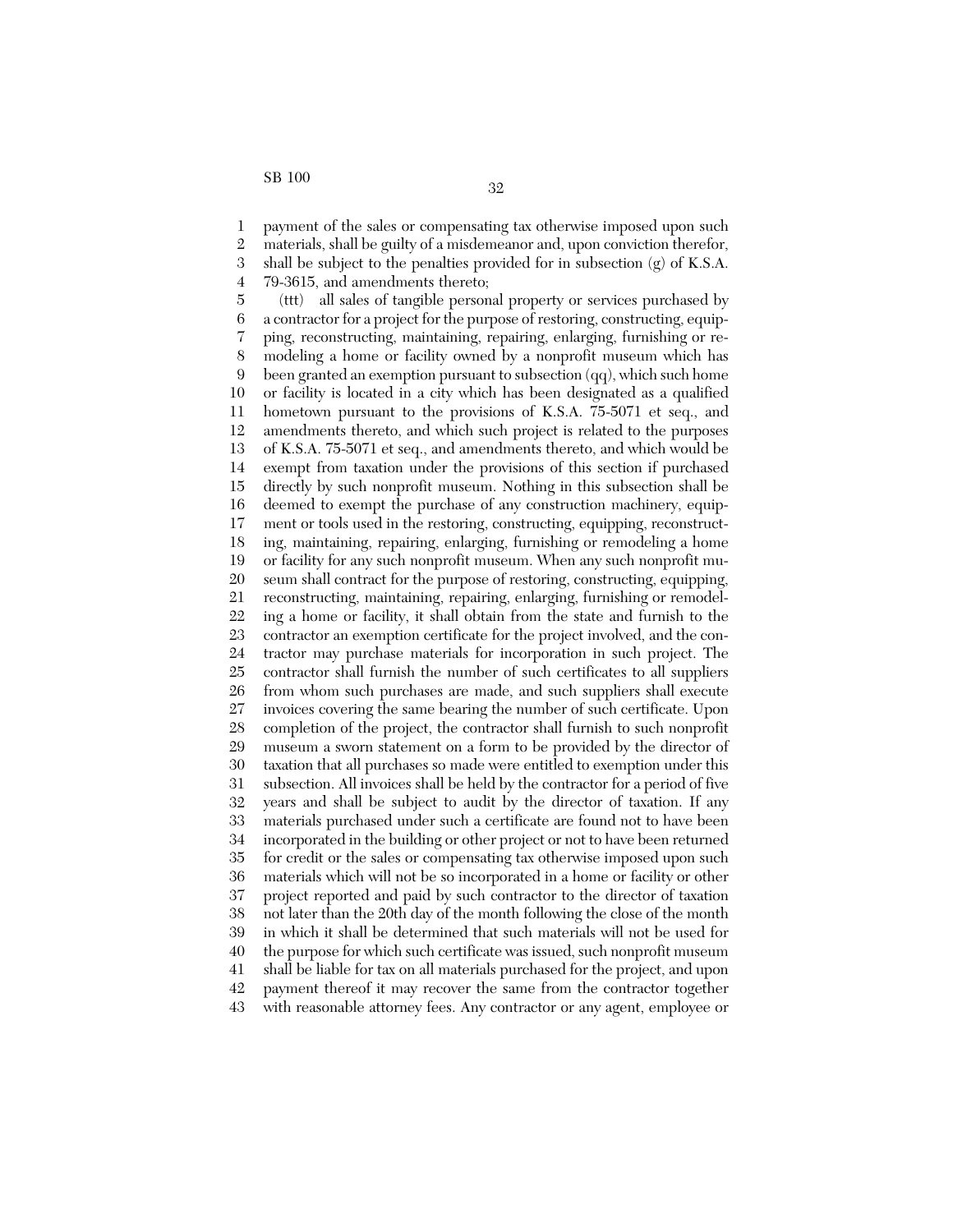1 2 3 4 5 6 7 subcontractor thereof, who shall use or otherwise dispose of any materials purchased under such a certificate for any purpose other than that for which such a certificate is issued without the payment of the sales or compensating tax otherwise imposed upon such materials, shall be guilty of a misdemeanor and, upon conviction therefor, shall be subject to the penalties provided for in subsection (g) of K.S.A. 79-3615, and amendments thereto;

8 9 10 11 12 13 14 15 16 17 18 19 20 21 22 23 24 25 26 27 28 29 30 31 32 33 34 35 36 37 38 39 40 41 42 43 (uuu) all sales of tangible personal property and services purchased by Kansas children's service league, hereinafter referred to as KCSL, which is exempt from federal income taxation pursuant to section  $501(c)(3)$  of the federal internal revenue code of 1986, and which such property and services are used for the purpose of providing for the prevention and treatment of child abuse and maltreatment as well as meeting additional critical needs for children, juveniles and family, and all sales of any such property by or on behalf of KCSL for any such purpose; and all sales of tangible personal property or services purchased by a contractor for the purpose of constructing, maintaining, repairing, enlarging, furnishing or remodeling facilities for the operation of services for KCSL for any such purpose which would be exempt from taxation under the provisions of this section if purchased directly by KCSL. Nothing in this subsection shall be deemed to exempt the purchase of any construction machinery, equipment or tools used in the constructing, maintaining, repairing, enlarging, furnishing or remodeling such facilities for KCSL. When KCSL contracts for the purpose of constructing, maintaining, repairing, enlarging, furnishing or remodeling such facilities, it shall obtain from the state and furnish to the contractor an exemption certificate for the project involved, and the contractor may purchase materials for incorporation in such project. The contractor shall furnish the number of such certificate to all suppliers from whom such purchases are made, and such suppliers shall execute invoices covering the same bearing the number of such certificate. Upon completion of the project the contractor shall furnish to KCSL a sworn statement, on a form to be provided by the director of taxation, that all purchases so made were entitled to exemption under this subsection. All invoices shall be held by the contractor for a period of five years and shall be subject to audit by the director of taxation. If any materials purchased under such a certificate are found not to have been incorporated in the building or other project or not to have been returned for credit or the sales or compensating tax otherwise imposed upon such materials which will not be so incorporated in the building or other project reported and paid by such contractor to the director of taxation not later than the 20th day of the month following the close of the month in which it shall be determined that such materials will not be used for the purpose for which such certificate was issued,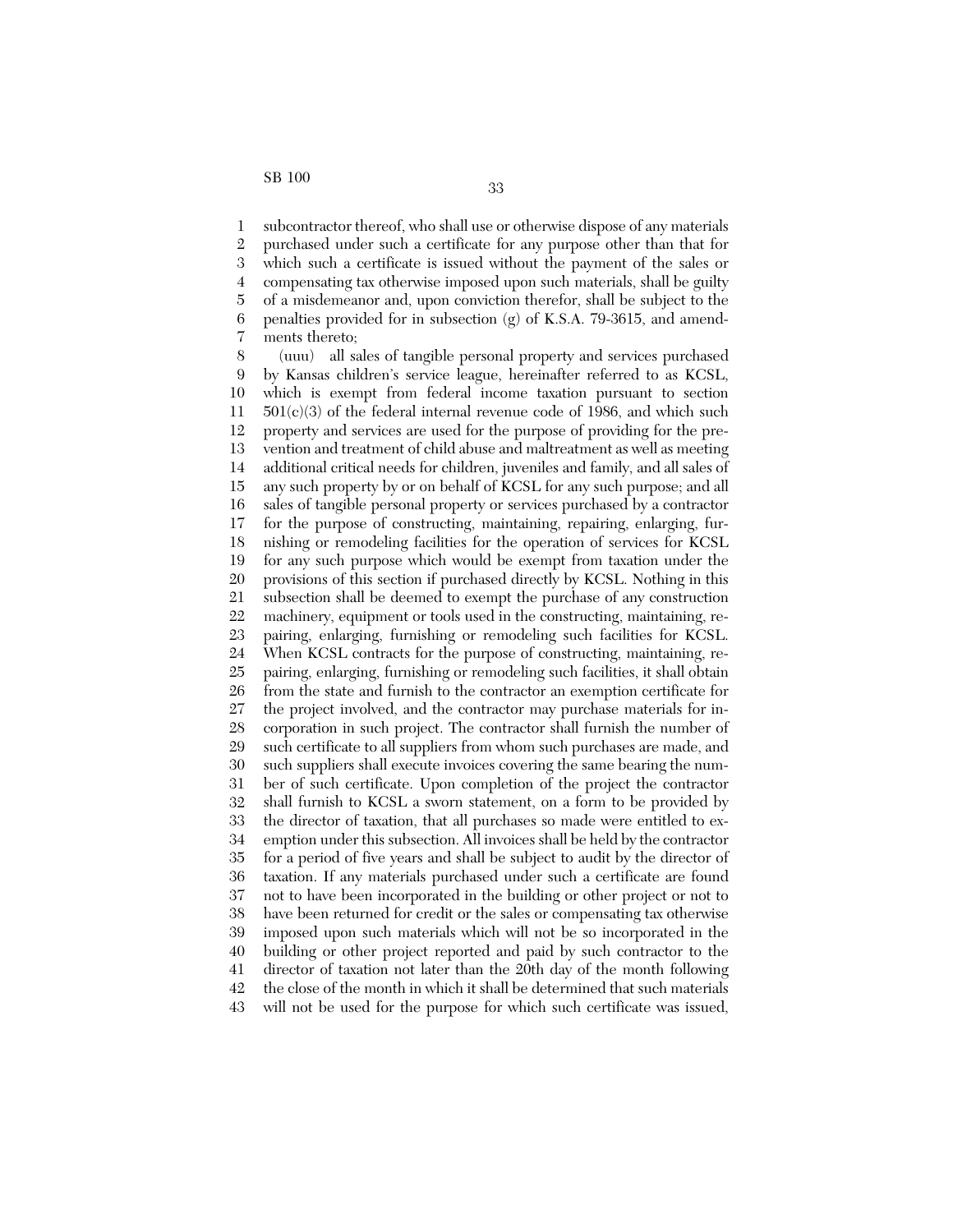1 2 3 4 5 6 7 8 9 10 KCSL shall be liable for tax on all materials purchased for the project, and upon payment thereof it may recover the same from the contractor together with reasonable attorney fees. Any contractor or any agent, employee or subcontractor thereof, who shall use or otherwise dispose of any materials purchased under such a certificate for any purpose other than that for which such a certificate is issued without the payment of the sales or compensating tax otherwise imposed upon such materials, shall be guilty of a misdemeanor and, upon conviction therefor, shall be subject to the penalties provided for in subsection  $(g)$  of K.S.A. 79-3615, and amendments thereto;

11 12 13 14 15 16 17 18 (vvv) all sales of tangible personal property or services, including the renting and leasing of tangible personal property or services, purchased by Jazz in the Woods, Inc., a Kansas corporation which is exempt from federal income taxation pursuant to section 501  $(c)(3)$  of the federal internal revenue code, for the purpose of providing Jazz in the Woods, an event benefiting children-in-need and other nonprofit charities assisting such children, and all sales of any such property by or on behalf of such organization for such purpose;

19 20 21 22 23 24 (www) all sales of tangible personal property purchased by or on behalf of the Frontenac Education Foundation, which is exempt from federal income taxation pursuant to section 501 (c)(3) of the federal internal revenue code, for the purpose of providing education support for students, and all sales of any such property by or on behalf of such organization for such purpose;

25 26 27 28 29 30 31 32 33 34 35 36 37 38 39 40 41 42 43 (xxx) all sales of personal property and services purchased by the booth theatre foundation, inc., an organization which is exempt from federal income taxation pursuant to section  $501(c)(3)$  of the federal internal revenue code of 1986, and which such personal property and services are used by any such organization in the constructing, equipping, reconstructing, maintaining, repairing, enlarging, furnishing or remodeling of the booth theatre, and all sales of tangible personal property or services purchased by a contractor for the purpose of constructing, equipping, reconstructing, maintaining, repairing, enlarging, furnishing or remodeling the booth theatre for such organization, which would be exempt from taxation under the provisions of this section if purchased directly by such organization. Nothing in this subsection shall be deemed to exempt the purchase of any construction machinery, equipment or tools used in the constructing, equipping, reconstructing, maintaining, repairing, enlarging, furnishing or remodeling facilities for any such organization. When any such organization shall contract for the purpose of constructing, equipping, reconstructing, maintaining, repairing, enlarging, furnishing or remodeling facilities, it shall obtain from the state and furnish to the contractor an exemption certificate for the project involved, and the con-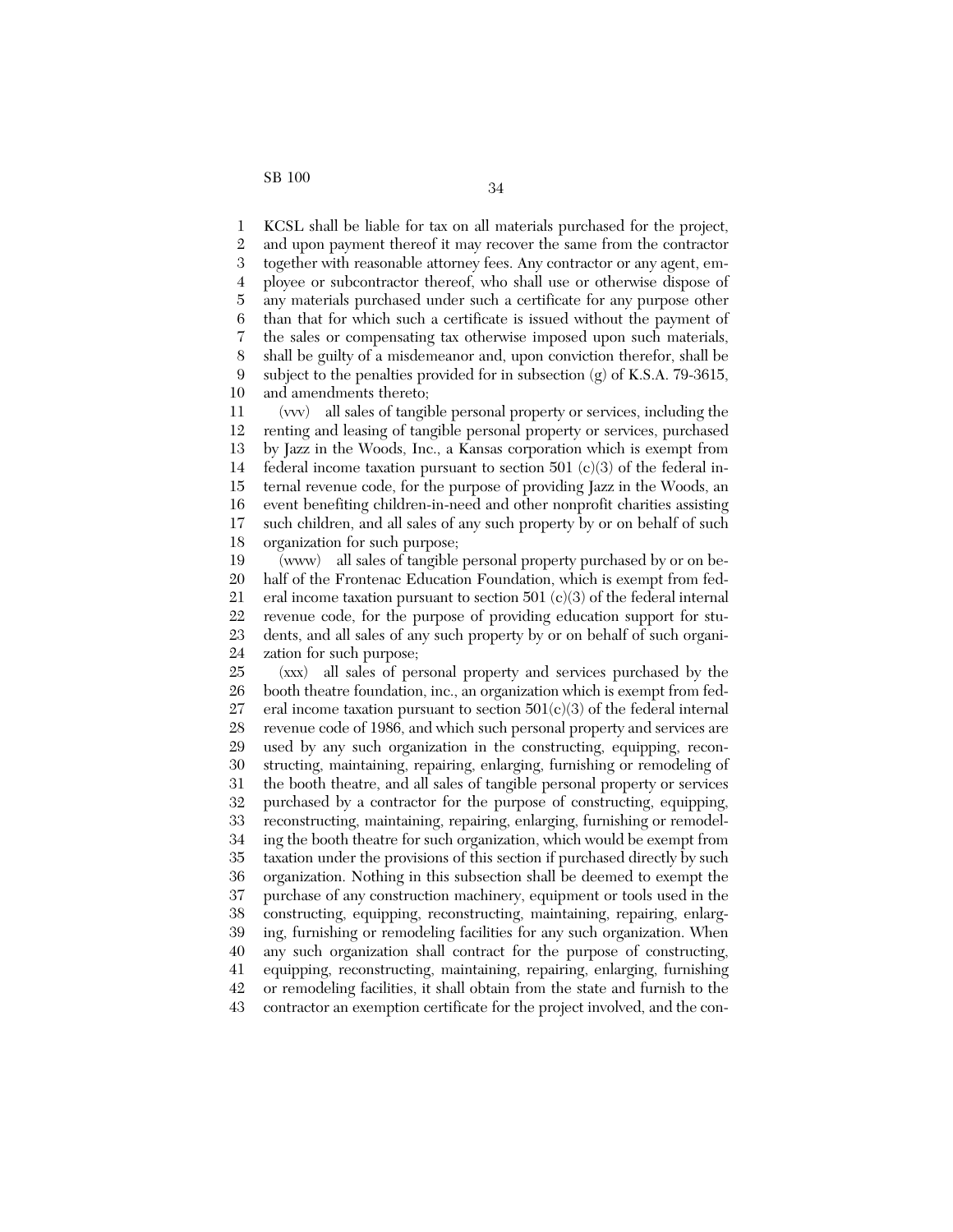1 2 3 4 5 6 7 8 9 10 11 12 13 14 15 16 17 18 19 20 21 22 23 24 25 26 27 28 29 30 31 32 33 34 35 36 37 38 39 tractor may purchase materials for incorporation in such project. The contractor shall furnish the number of such certificate to all suppliers from whom such purchases are made, and such suppliers shall execute invoices covering the same bearing the number of such certificate. Upon completion of the project the contractor shall furnish to such organization concerned a sworn statement, on a form to be provided by the director of taxation, that all purchases so made were entitled to exemption under this subsection. All invoices shall be held by the contractor for a period of five years and shall be subject to audit by the director of taxation. If any materials purchased under such a certificate are found not to have been incorporated in such facilities or not to have been returned for credit or the sales or compensating tax otherwise imposed upon such materials which will not be so incorporated in such facilities reported and paid by such contractor to the director of taxation not later than the 20th day of the month following the close of the month in which it shall be determined that such materials will not be used for the purpose for which such certificate was issued, such organization concerned shall be liable for tax on all materials purchased for the project, and upon payment thereof it may recover the same from the contractor together with reasonable attorney fees. Any contractor or any agent, employee or subcontractor thereof, who shall use or otherwise dispose of any materials purchased under such a certificate for any purpose other than that for which such a certificate is issued without the payment of the sales or compensating tax otherwise imposed upon such materials, shall be guilty of a misdemeanor and, upon conviction therefor, shall be subject to the penalties provided for in subsection (g) of K.S.A. 79-3615, and amendments thereto. Sales tax paid on and after January 1, 2007, but prior to the effective date of this act upon the gross receipts received from any sale which would have been exempted by the provisions of this subsection had such sale occurred after the effective date of this act shall be refunded. Each claim for a sales tax refund shall be verified and submitted to the director of taxation upon forms furnished by the director and shall be accompanied by any additional documentation required by the director. The director shall review each claim and shall refund that amount of sales tax paid as determined under the provisions of this subsection. All refunds shall be paid from the sales tax refund fund upon warrants of the director of accounts and reports pursuant to vouchers approved by the director or the director's designee; (yyy) all sales of tangible personal property and services purchased

40 41 42 43 by TLC charities foundation, inc., hereinafter referred to as TLC charities, which is exempt from federal income taxation pursuant to section  $501(c)(3)$  of the federal internal revenue code of 1986, and which such property and services are used for the purpose of encouraging private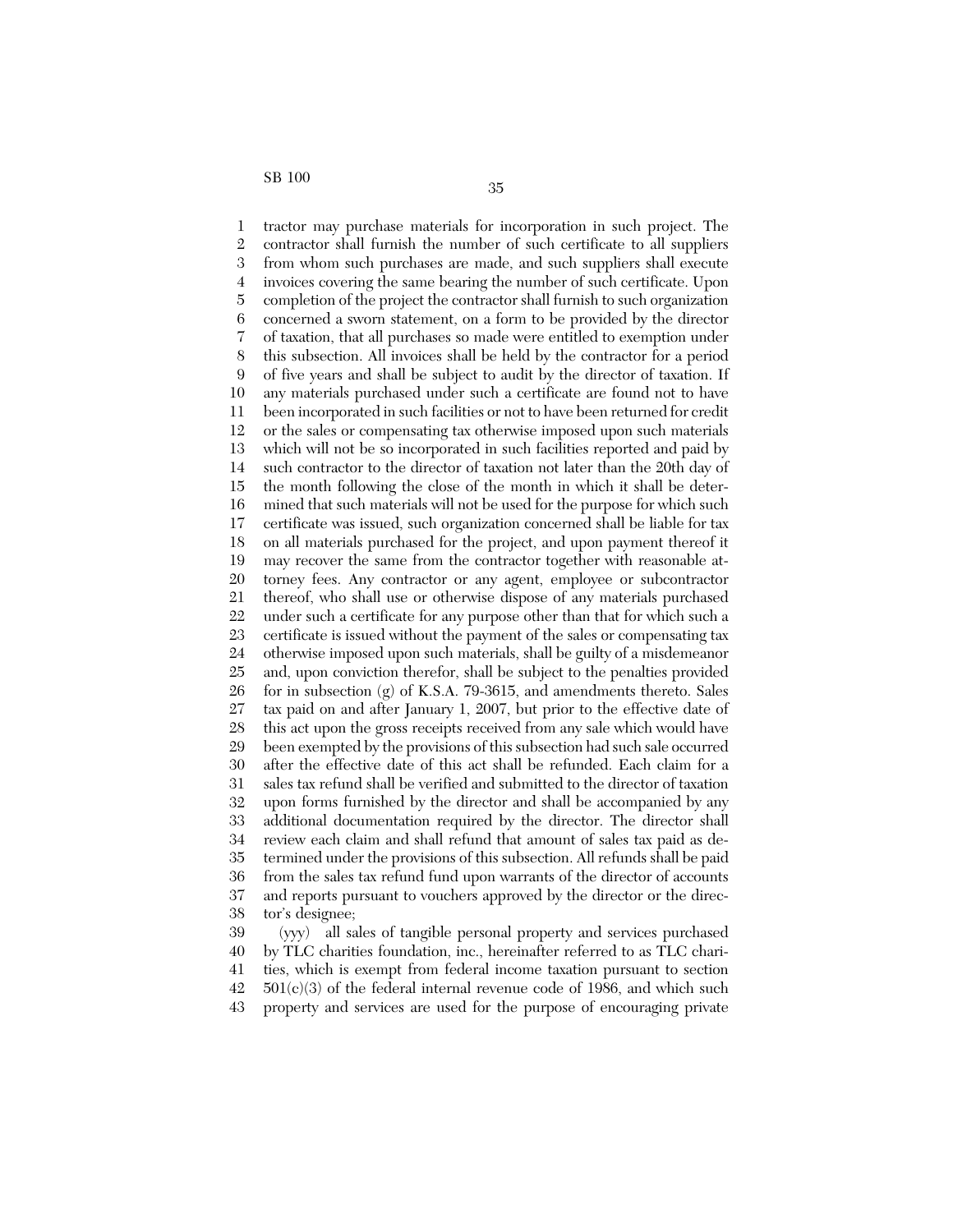1 2 3 4 5 6 7 8 9 10 11 12 13 14 15 16 17 18 19 20 21 22 23 24 25 26 27 28 29 30 31 32 33 34 35 36 37 38 39 40 41 philanthropy to further the vision, values, and goals of TLC for children and families, inc.; and all sales of such property and services by or on behalf of TLC charities for any such purpose and all sales of tangible personal property or services purchased by a contractor for the purpose of constructing, maintaining, repairing, enlarging, furnishing or remodeling facilities for the operation of services for TLC charities for any such purpose which would be exempt from taxation under the provisions of this section if purchased directly by TLC charities. Nothing in this subsection shall be deemed to exempt the purchase of any construction machinery, equipment or tools used in the constructing, maintaining, repairing, enlarging, furnishing or remodeling such facilities for TLC charities. When TLC charities contracts for the purpose of constructing, maintaining, repairing, enlarging, furnishing or remodeling such facilities, it shall obtain from the state and furnish to the contractor an exemption certificate for the project involved, and the contractor may purchase materials for incorporation in such project. The contractor shall furnish the number of such certificate to all suppliers from whom such purchases are made, and such suppliers shall execute invoices covering the same bearing the number of such certificate. Upon completion of the project the contractor shall furnish to TLC charities a sworn statement, on a form to be provided by the director of taxation, that all purchases so made were entitled to exemption under this subsection. All invoices shall be held by the contractor for a period of five years and shall be subject to audit by the director of taxation. If any materials purchased under such a certificate are found not to have been incorporated in the building or other project or not to have been returned for credit or the sales or compensating tax otherwise imposed upon such materials which will not be incorporated into the building or other project reported and paid by such contractor to the director of taxation not later than the 20th day of the month following the close of the month in which it shall be determined that such materials will not be used for the purpose for which such certificate was issued, TLC charities shall be liable for tax on all materials purchased for the project, and upon payment thereof it may recover the same from the contractor together with reasonable attorney fees. Any contractor or any agent, employee or subcontractor thereof, who shall use or otherwise dispose of any materials purchased under such a certificate for any purpose other than that for which such a certificate is issued without the payment of the sales or compensating tax otherwise imposed upon such materials, shall be guilty of a misdemeanor and, upon conviction therefor, shall be subject to the penalties provided for in subsection  $(g)$  of K.S.A. 79-3615, and amendments thereto;

42 43 (zzz) all sales of tangible personal property purchased by the rotary club of shawnee foundation which is exempt from federal income taxation